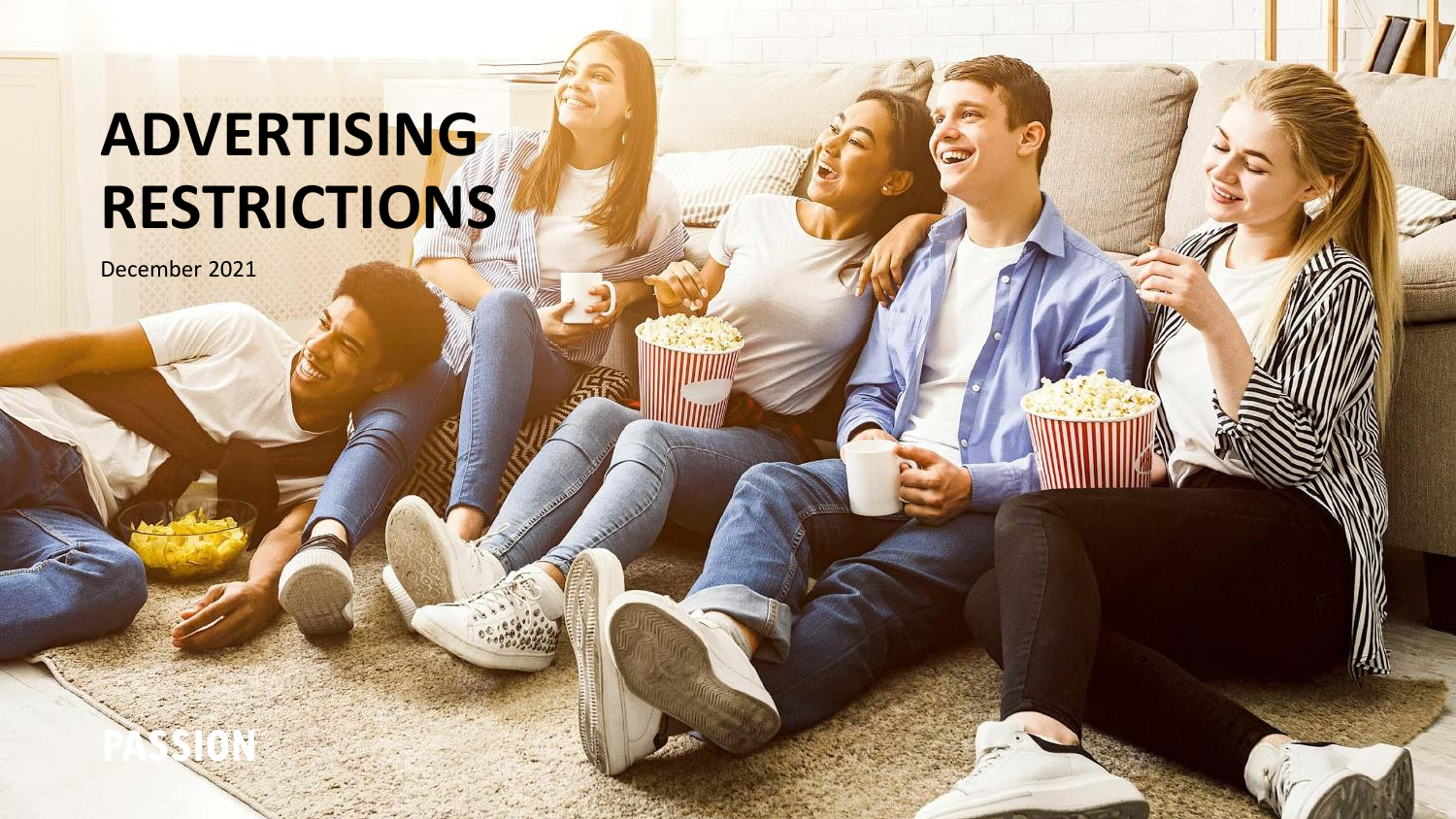### **NON-LIABILITY CLAUSE**

Please note that this document serves only to provide non-contractual information regarding French legislation requirements. The advertiser remains entirely responsible for the advertisement's compliance with French and Swiss legislation (see General Conditions).

With the entry into force of the MEDIA agreement between the European Union and Switzerland, the country-of-origin principle is now the norm. As such, the Federal Act on Radio and Television (RTVA) no longer applies to channels M6, W9, 6ter and C8, except in advertisements relating to distilled spirits, politics or religion.

The authors of this presentation and Goldbach Media (Switzerland AG) do not guarantee the legality of the information presented herein.

All liability is excluded in the event of damages arising from improper use of this information.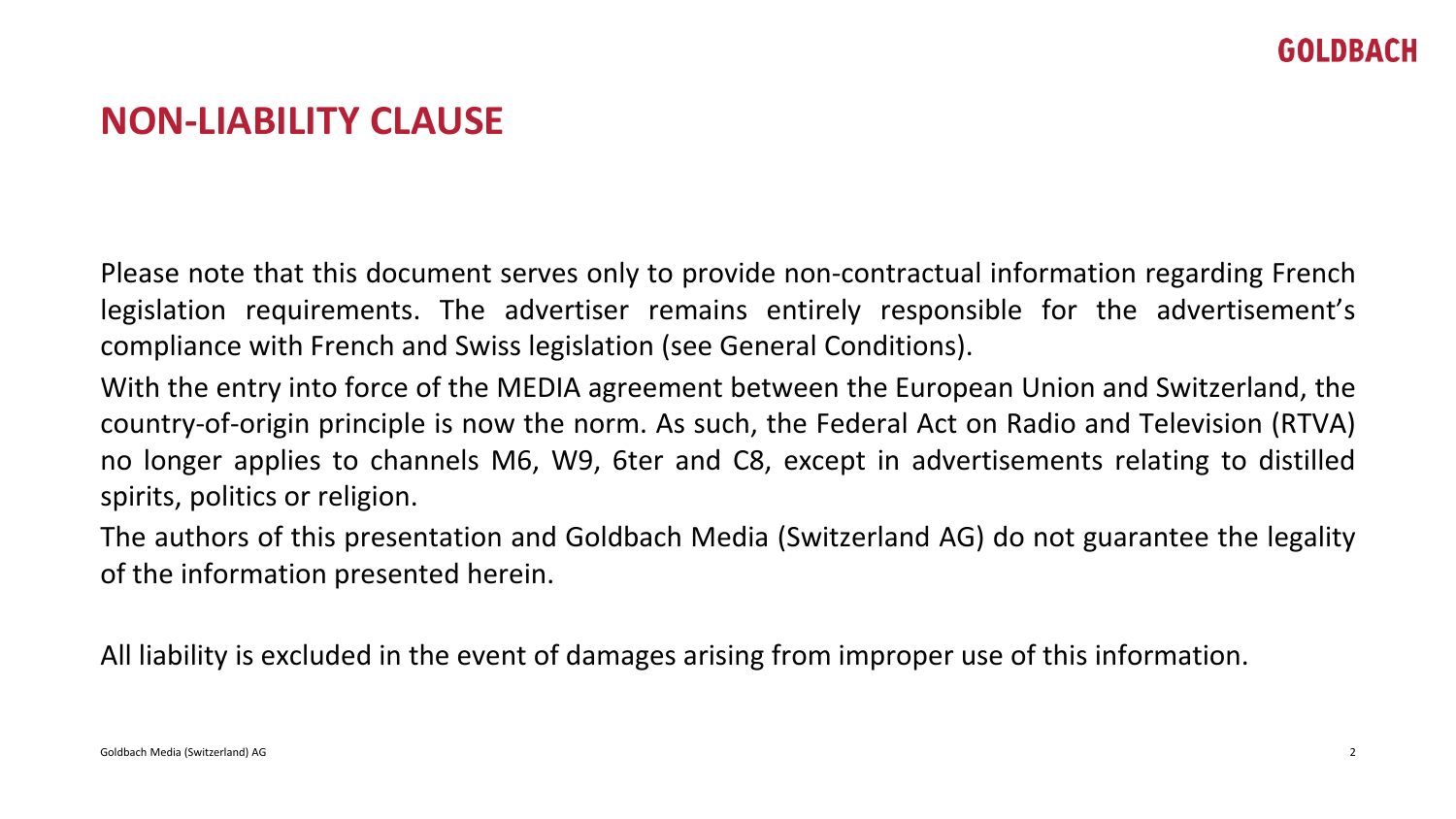## **INHALT**

**French advertising restrictions** 

- **Overview of restrictions**
- **Useful information and links**

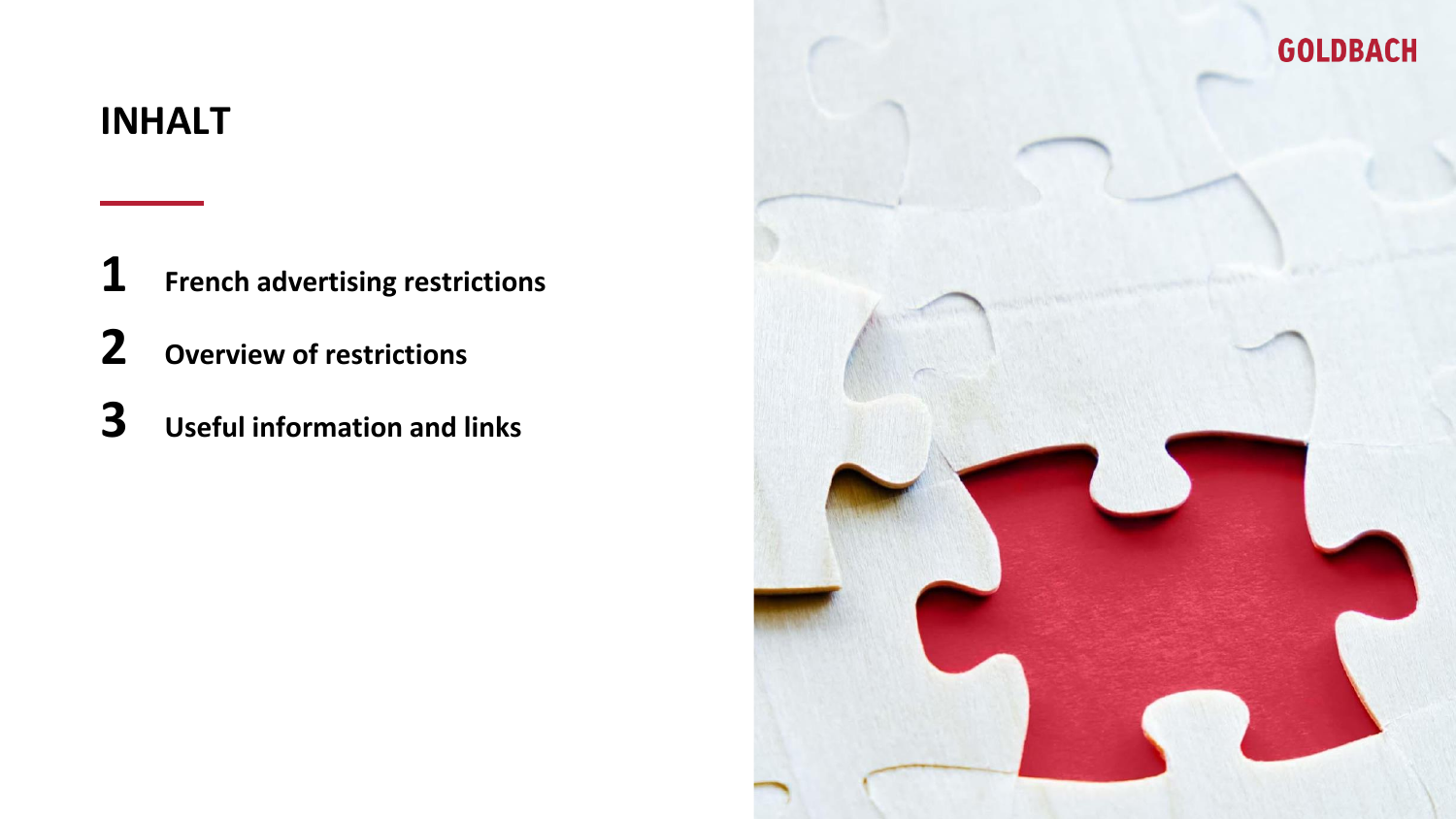

# **FRENCH ADVERTISING RESTRICTIONS**

Goldbach Media (Switzerland) AG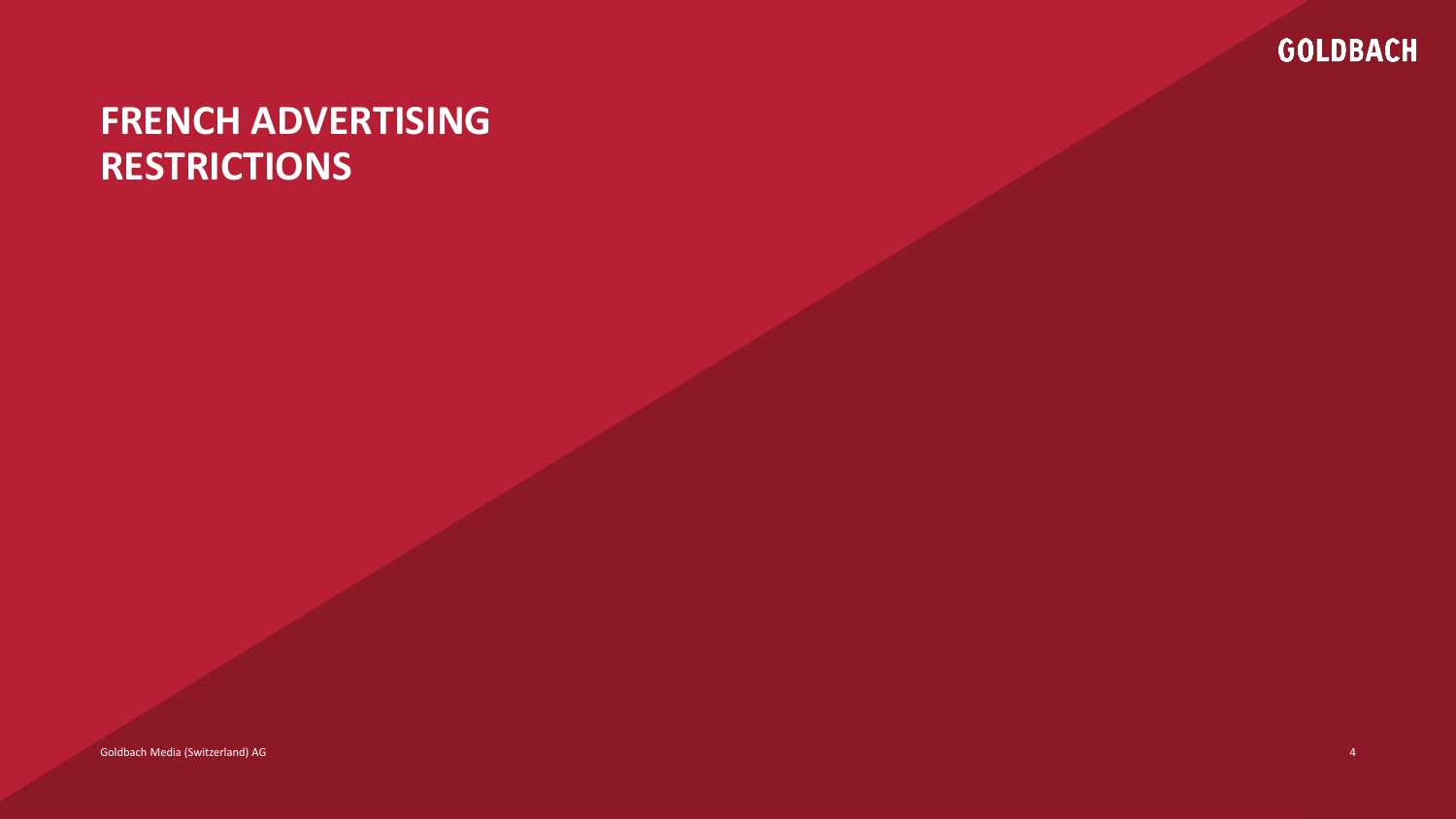# **FRENCH ADVERTISING RESTRICTIONS 1/3**

Goldbach Media is obliged to respect French advertising restrictions. Channels M6, W9, 6ter and C8 reserve the right to refuse or withdraw advertisements that do not comply with advertising directives.

**The following rules must be strictly observed:**

#### **Legibility**

• All text elements and messages must be informative and easily legible under normal conditions. This is particularly relevant to legal notices.

#### **Presentation regulations**

- Whenever possible, text elements must be horizontal and written in an easily legible style and font size.
- Characters should be separated by a standard space.
- The font colour should contrast as much as possible with the background.
- Fixed text blocks must be displayed long enough for them to be read.
- Scrolling text blocks should move at a speed that allows the entire text to be read.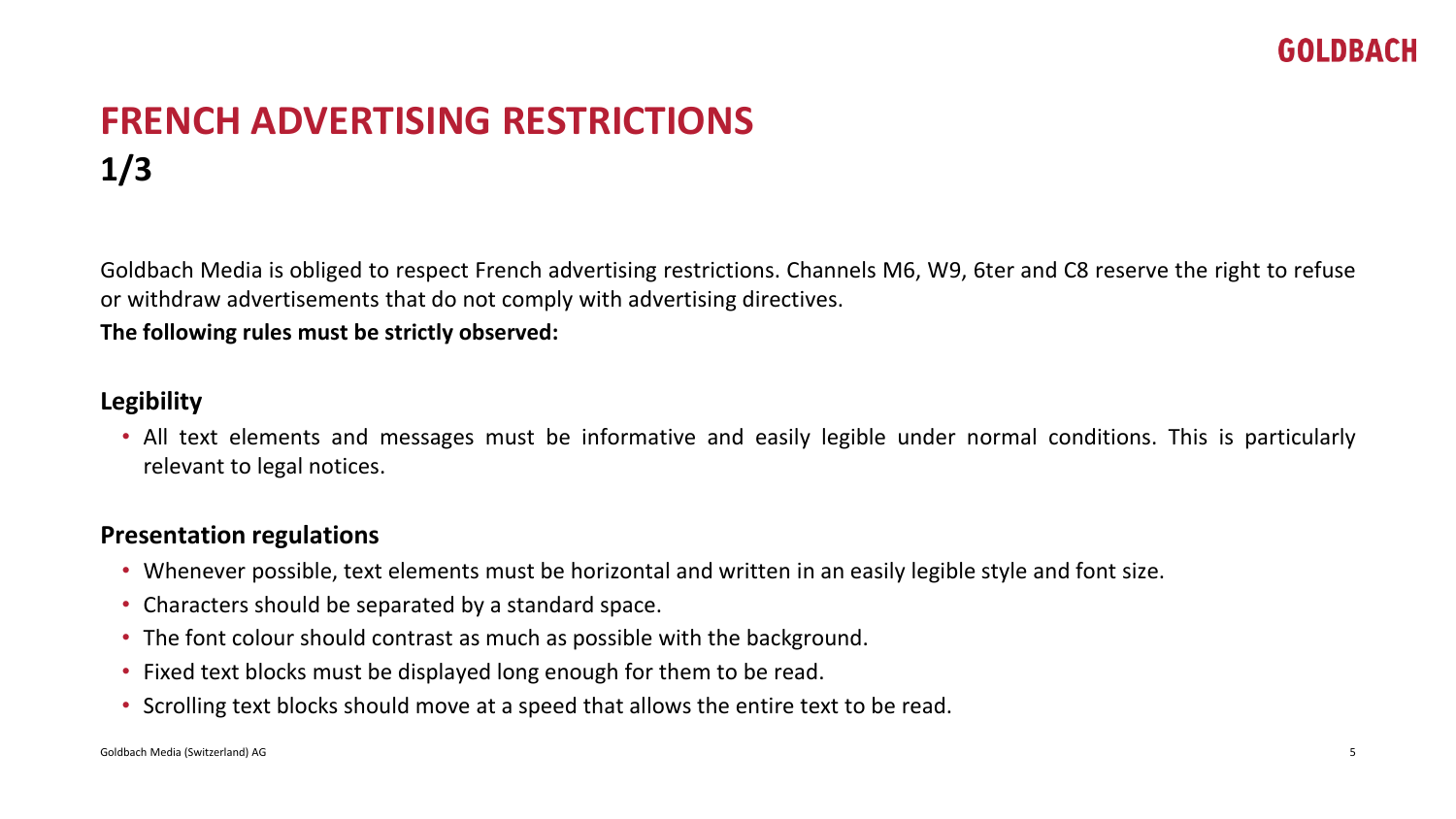# **FRENCH ADVERTISING RESTRICTIONS 2/3**

#### **French language**

- All slogans in a language other than French (whether or not they are registered) must be translated into French.
- Products/services in a language other than French: brands and/or product/service names do not have to be translated.
- Packaging: if there are non-French words on packaging, translation is advisable for viewer comprehension but is not obligatory.
- 'Non-essential' foreign words in an advertisement (posters, signs, etc.): if a word/text is not large enough or is illegible, has no bearing on the advertisement (i.e. part of an everyday situation), is not the main focus of the advertisement and is not part of a co-branding strategy, translation is not required.
- Voice-overs and/or written information used to present the product/service must be translated.
- French spelling and grammar rules must be observed.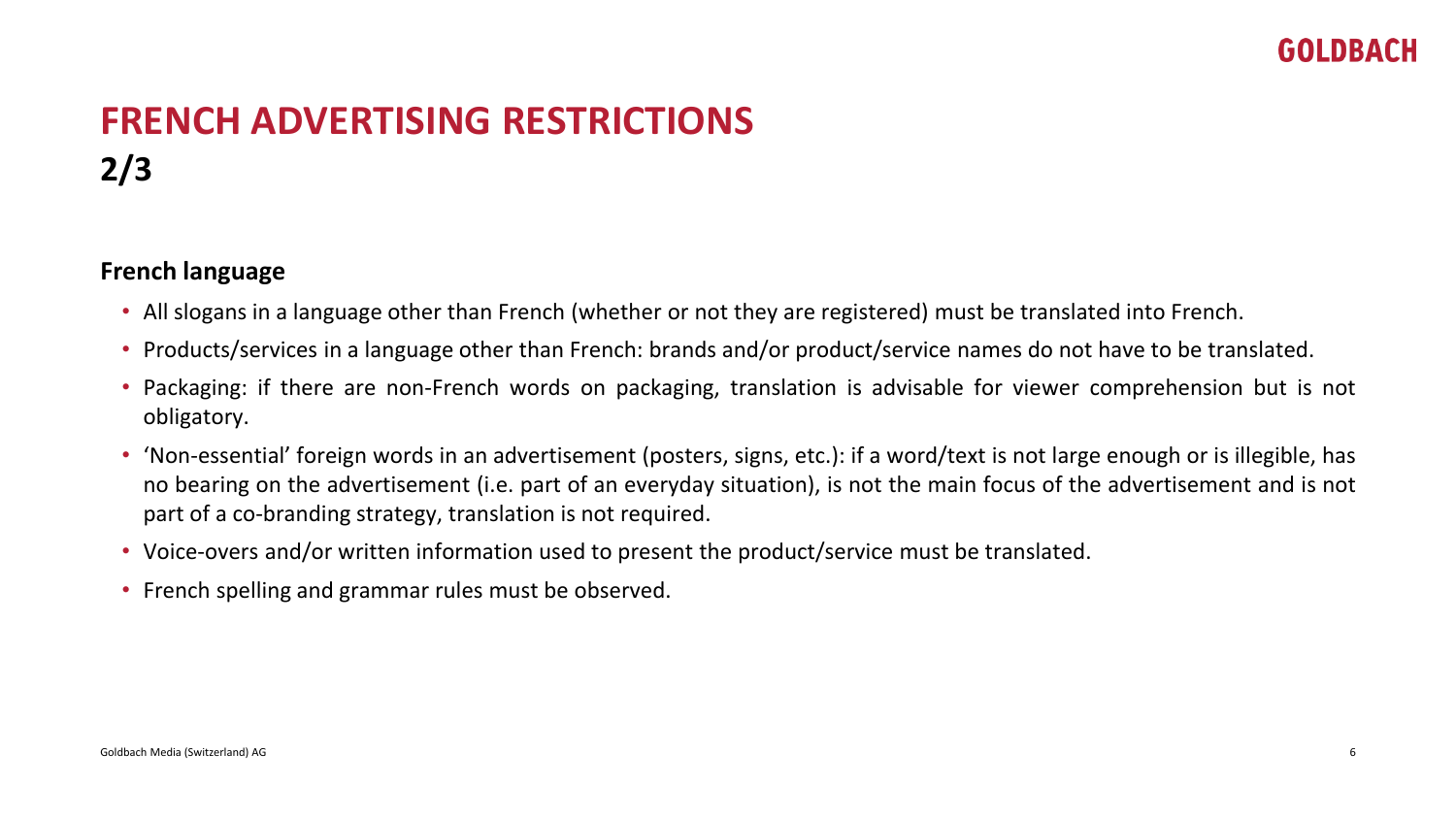# **FRENCH ADVERTISING RESTRICTIONS 3/3**

#### **Prohibited and/or regulated content**

- Erotic/sexual/pornographic content (and body parts such as breasts/buttocks that feature too prominently in an advertisement for shower gel, etc.).
- Depictions of illegal acts (theft, fraud, vandalism, drug use, etc.).
- Depictions of violence (brawls, fights, attacks, etc.).
- Depictions of dangerous driving (no safety belt, hit-and-runs, failure to observe road traffic safety regulations, etc.).
- Depictions of behaviour detrimental to health, the safety of individuals (especially when it comes to children) or goods, or the protection of the environment.
- Content likely to offend a person's religious, philosophical or political beliefs.
- Failure to respect consumer rights (no additional information about commercial offers, no reference to website, etc.). The cost of telephone charges must be specified.
- Direct offers to the public for the sale, purchase or rental of products or for the provision of services against payment/purchase incentives. Promotions may be advertised as long as the duration is indicated in written or verbal form.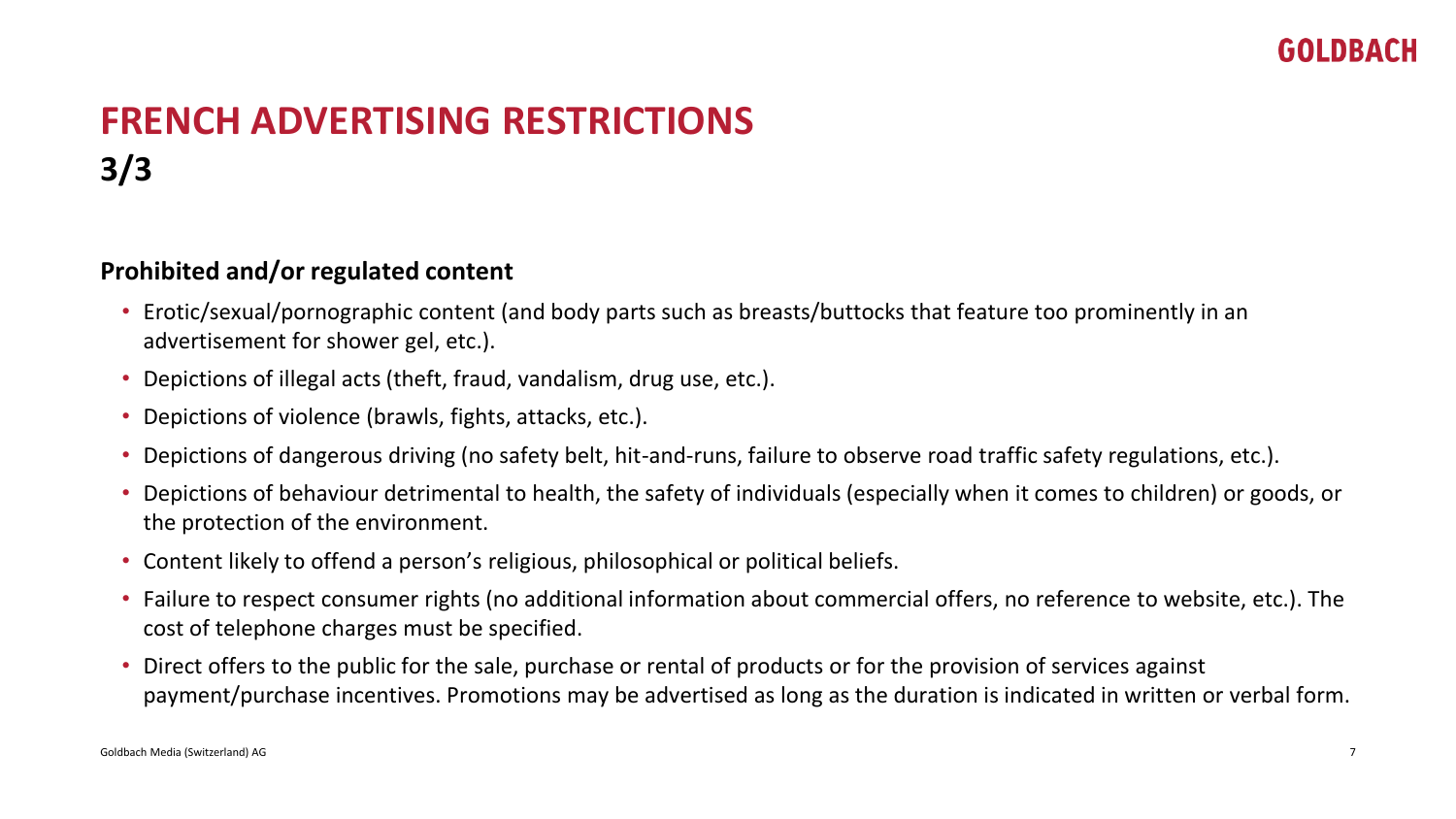

# **OVERVIEW OF RESTRICTIONS**

Goldbach Media (Switzerland) AG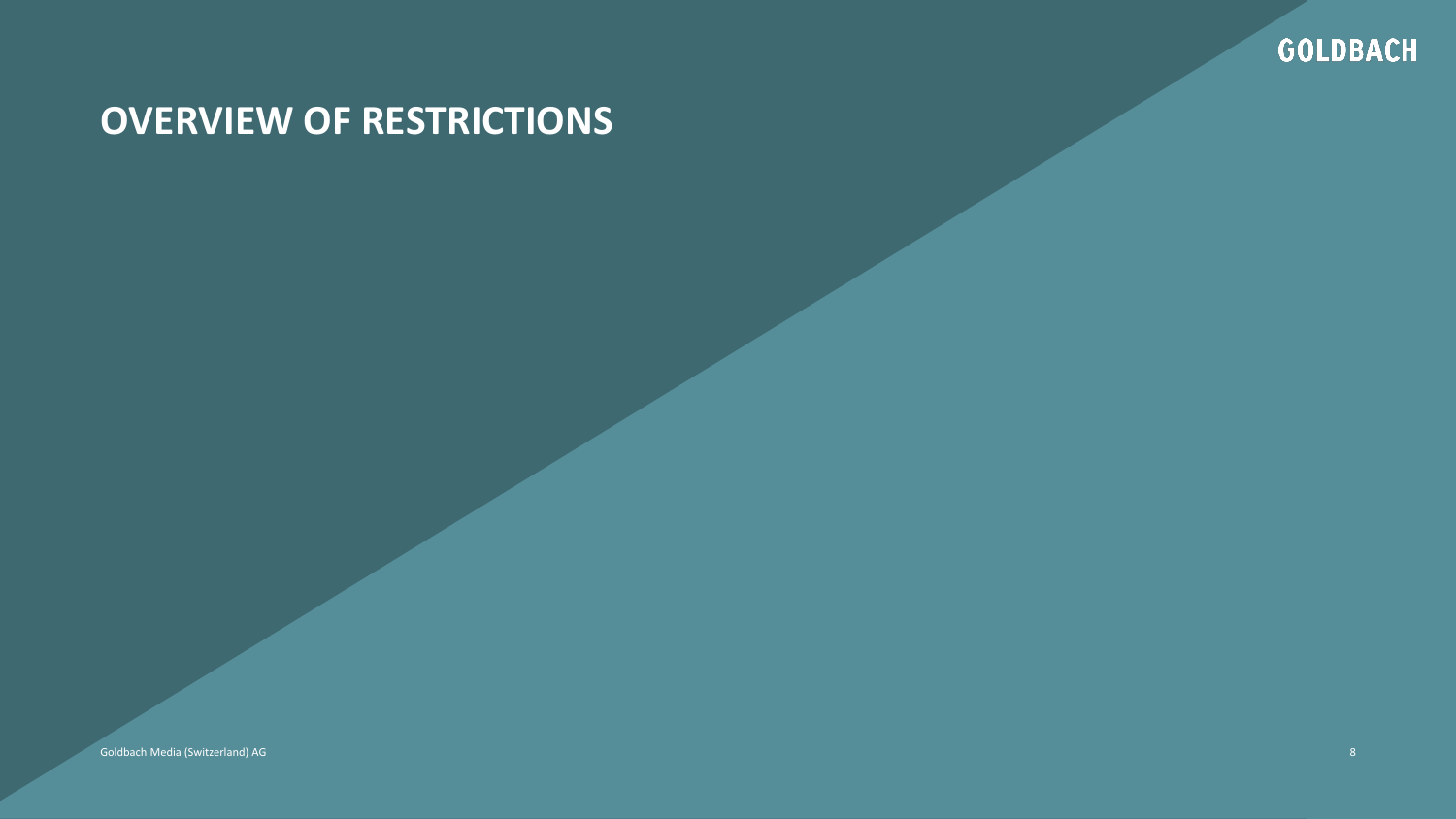# **PROHIBITED SECTORS FORBIDDEN IN ALL ADVERTISEMENTS**

#### **Alcohol**

- Advertisements for alcoholic drinks
- Presence of alcohol (alcohol consumption, visible bottles or glasses of alcoholic drink)
- Verbal or written mention of alcohol
- It is not possible to advertise a product that promotes, even indirectly, a brand of alcoholic beverage

#### **Tobacco**

- Advertisements for tobacco and tobacco products
- Presence of tobacco (cigarette packets/cigarette packets in background, tobacco consumption, etc.)
- Verbal or written mention of tobacco or tobacco products
- Goldbach Media (Switzerland) AG • Advertisements for e-cigarettes (whether with or without tobacco) is not permitted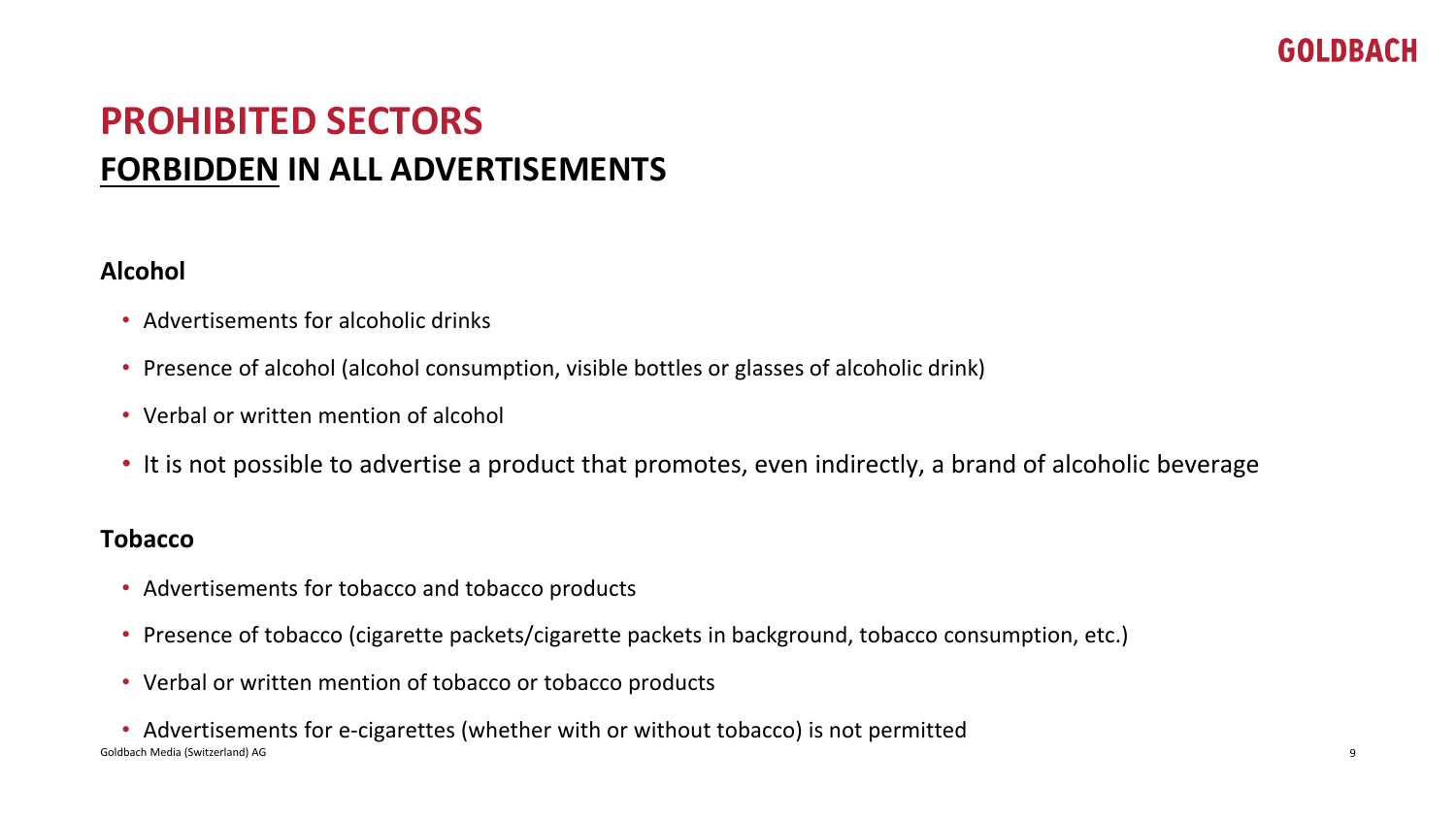# **PROHIBITED SECTORS FORBIDDEN IN ALL ADVERTISEMENTS**

#### **Prescription medicines**

- Advertising of prescription medicines is forbidden.
- Advertisements for over-the-counter medicines cannot feature any reference to recommendations by scientists, health professionals or other individuals who may encourage the consumption of medicines through their public standing.

#### **Firearms**

• The presence of firearms in an advertisement is forbidden (except in films and video games).

#### **Political/religious advertising**

• Political/religious advertisements are forbidden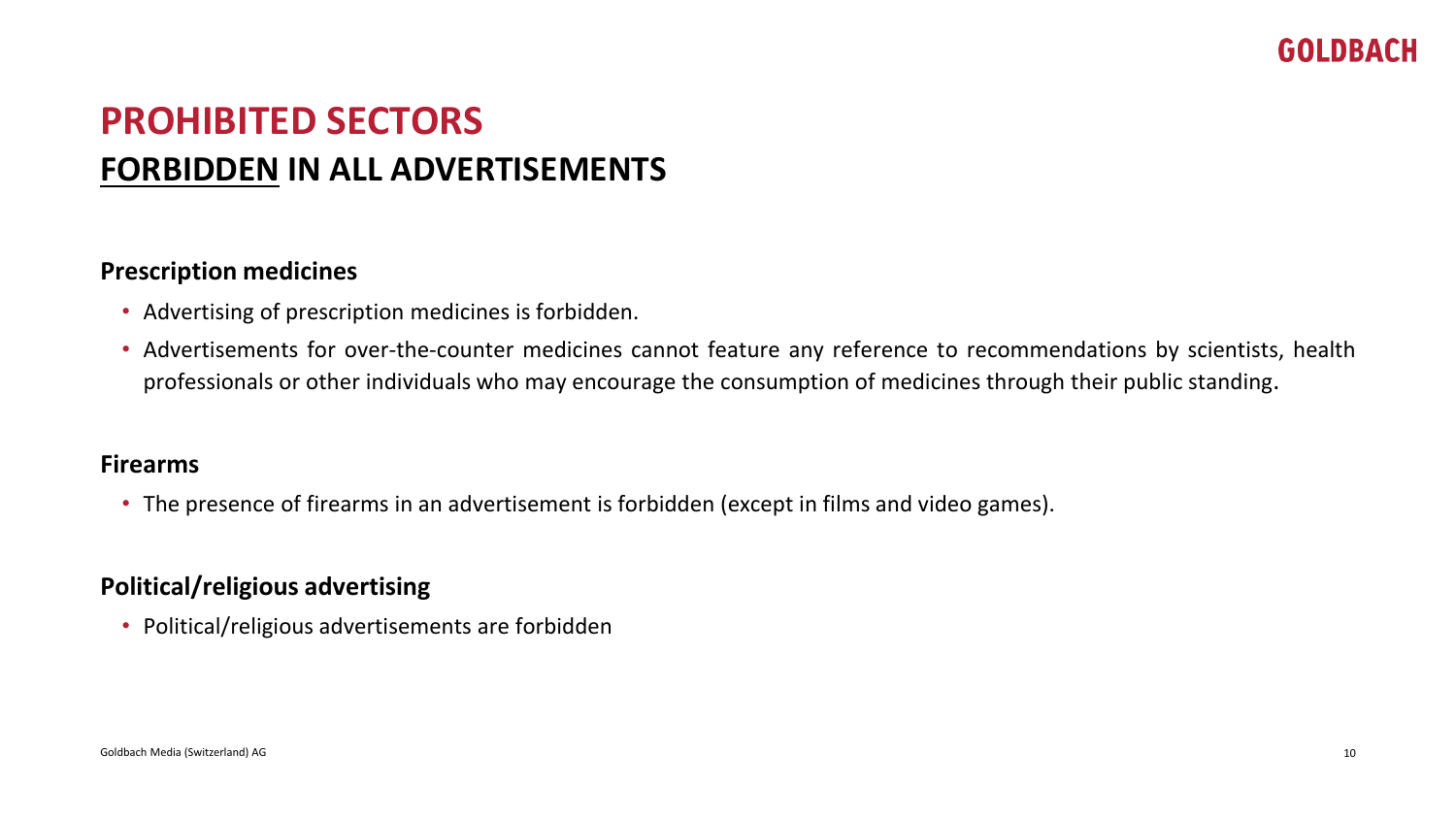Cinema - Cinematographic films that are currently showing or about to show in cinemas can be promoted  $-$ **(since August 2020) 1/2**

- Broadcasting time restrictions: The same time restrictions for television spots apply to movie trailers.
	- Movies which are not suitable for children U12 No broadcasting in family/children's environments, not even 10 minutes before/after.
	- Movies which are not suitable for children U16 Broadcast only from 20h30
	- Movies which are not suitable for children U18 broadcast only from 22h30
- Scenes in which alcohol/tobacco is shown or consumed are prohibited.
- Scenes with drug consumption are prohibited.
- Scenes with sex/pornography are prohibited.
- Scenes showing dangerous behaviour that could shock spectators are prohibited.
- Scenes with swear words are forbidden.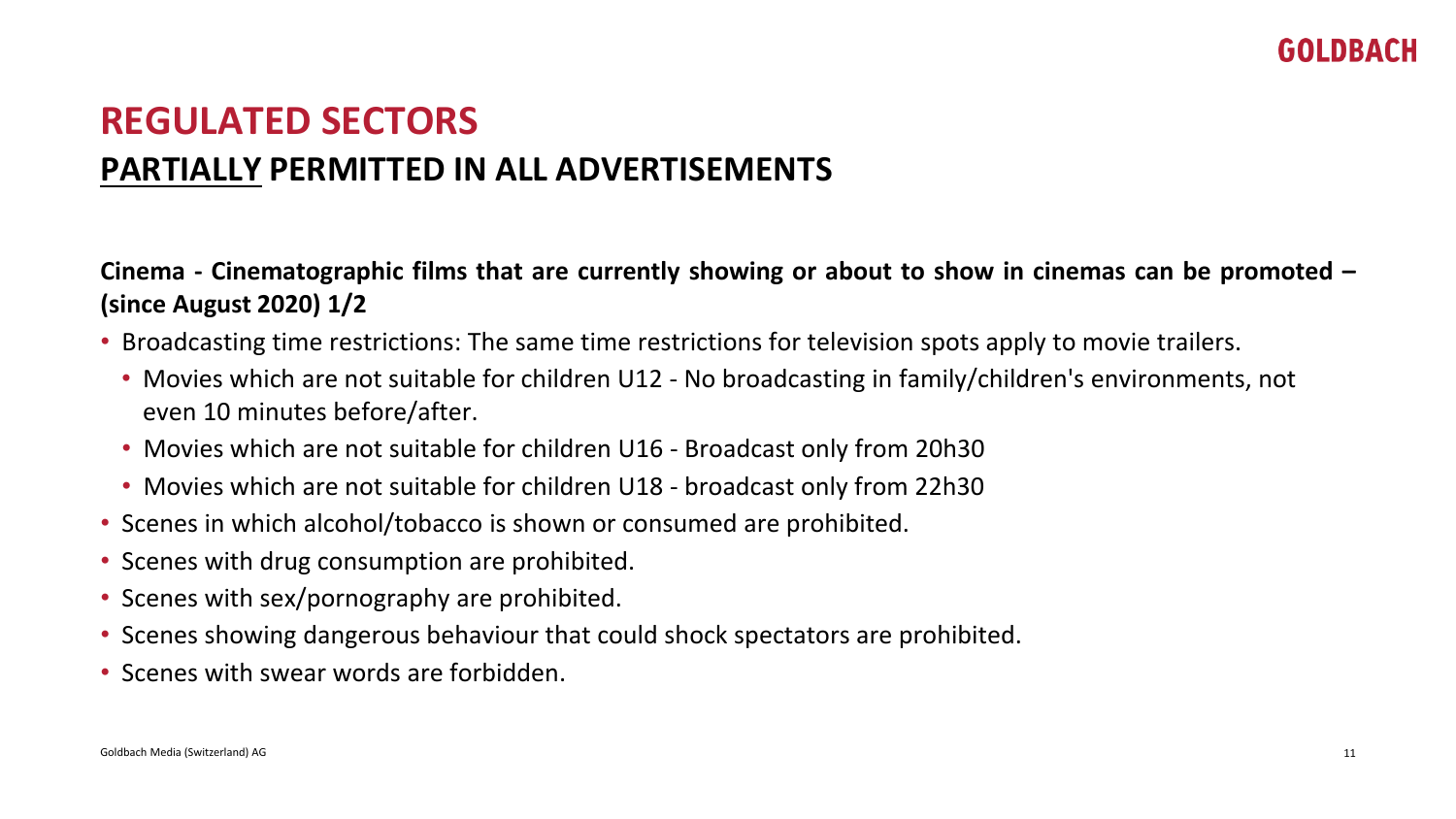Cinema - Cinematographic films that are currently showing or about to show in cinemas can be promoted  $-$ **(since August 2020) 2/2**

- French language: A certain flexibility will be available here. However, the English terms must remain " secondary " and must not prevent the correct understanding of the movie trailer.
- Furthermore, the usual rules for television advertising also apply to movie trailers. However, a certain degree of flexibility will be introduced so that the special features of the artwork (movie) can remain.
- If the subject/action of the movie itself or certain scenes fall within an area that would normally be prohibited in the context of a conventional television commercial, it may be possible to accept certain images/actions because they are part of the artwork/movie as such and not part of the commercial.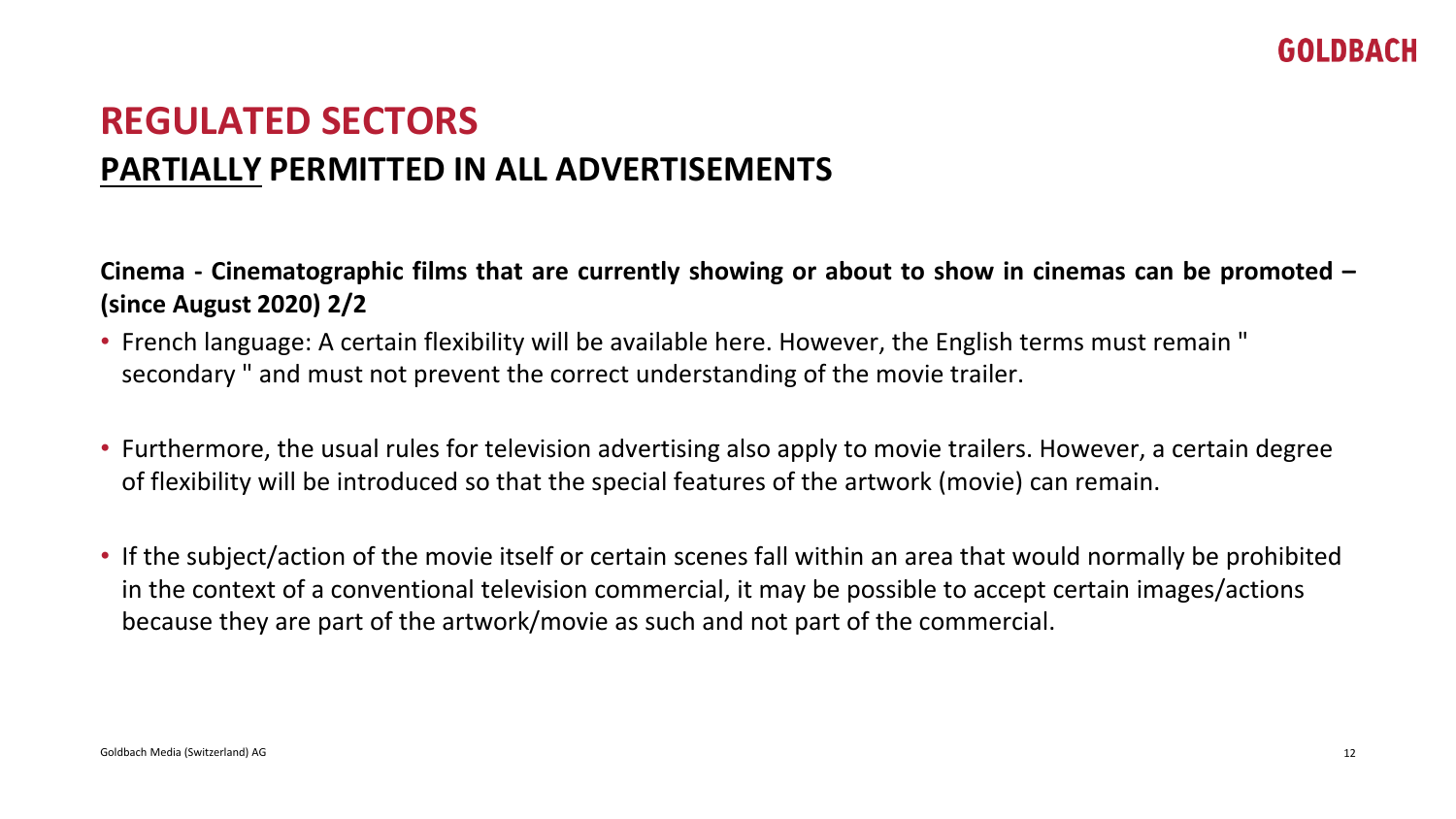#### **Distribution: commercial promotion operations**

- A distributor may advertise (either individually or as part of an advertisement for a product it distributes) a commercial promotion operation, as long as this promotion takes place primarily or exclusively in Switzerland.
- A distributor may advertise offers for products, the provision of services or the organisation of events, as long as these are seasonal or occasional. The advertisement must provide all necessary information on the validity period and conditions of the offer, or specify where this information can be obtained (reference to website).

#### **Legal aid**

• Advertising for legal aid is regulated.

#### **Literary publishing**

• Advertisements for publishing houses and books are forbidden on terrestrial television.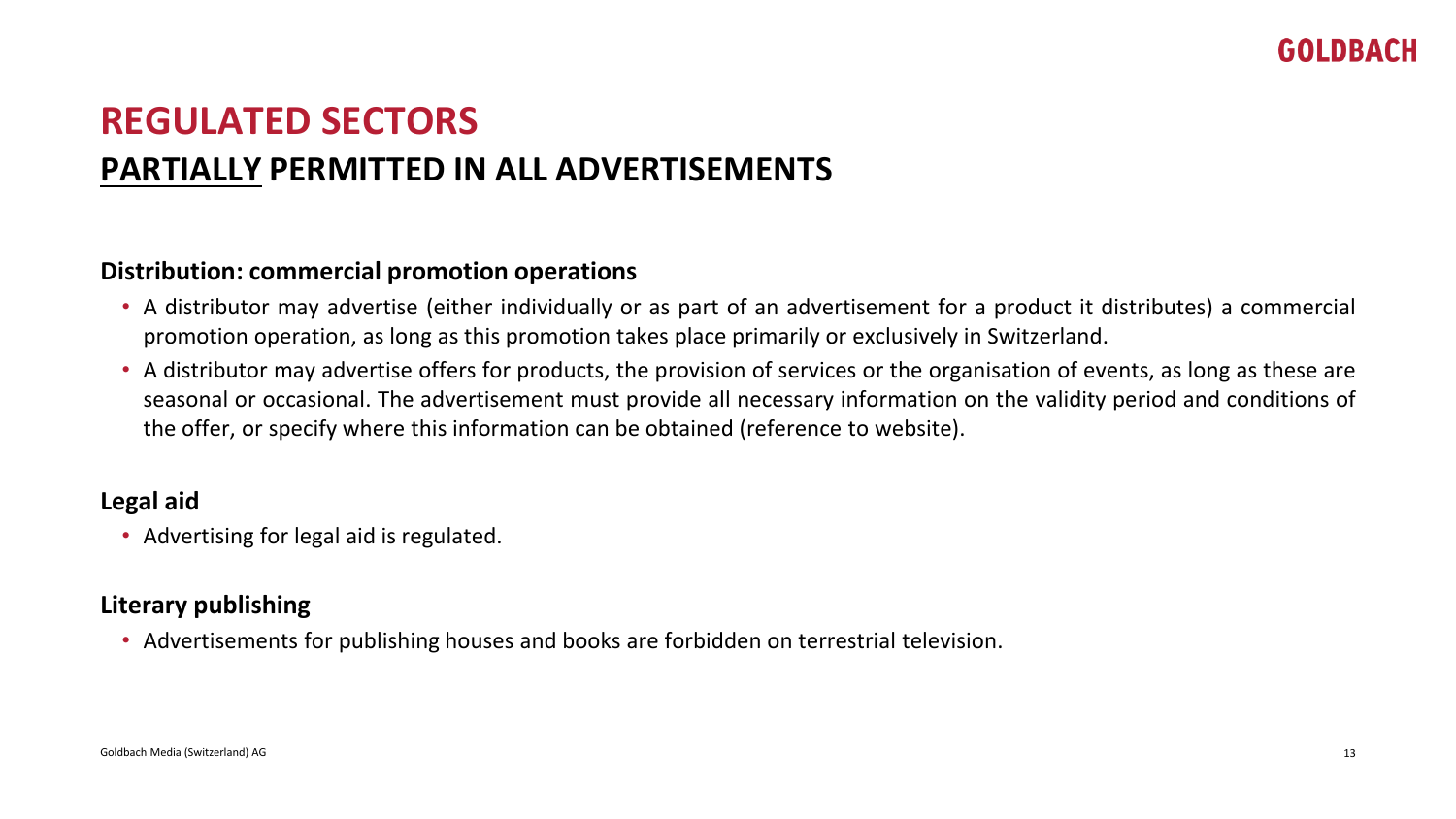#### **The energy sector**

• Advertisers AND distributors of '*electricity, heat and refrigeration, solid, liquid or gas combustibles, fuel and related services that use these energy sources*' must include the following message in their advertisements in an easily legible or audible format: *'*Energy is our future, save it!' The automotive industry is not affected by this measure.

#### **Competitions**

• The duration, available prizes, stakes, places where clients can obtain further information, and free of charge (immediate or deferred) and without obligation to purchase must be mentioned.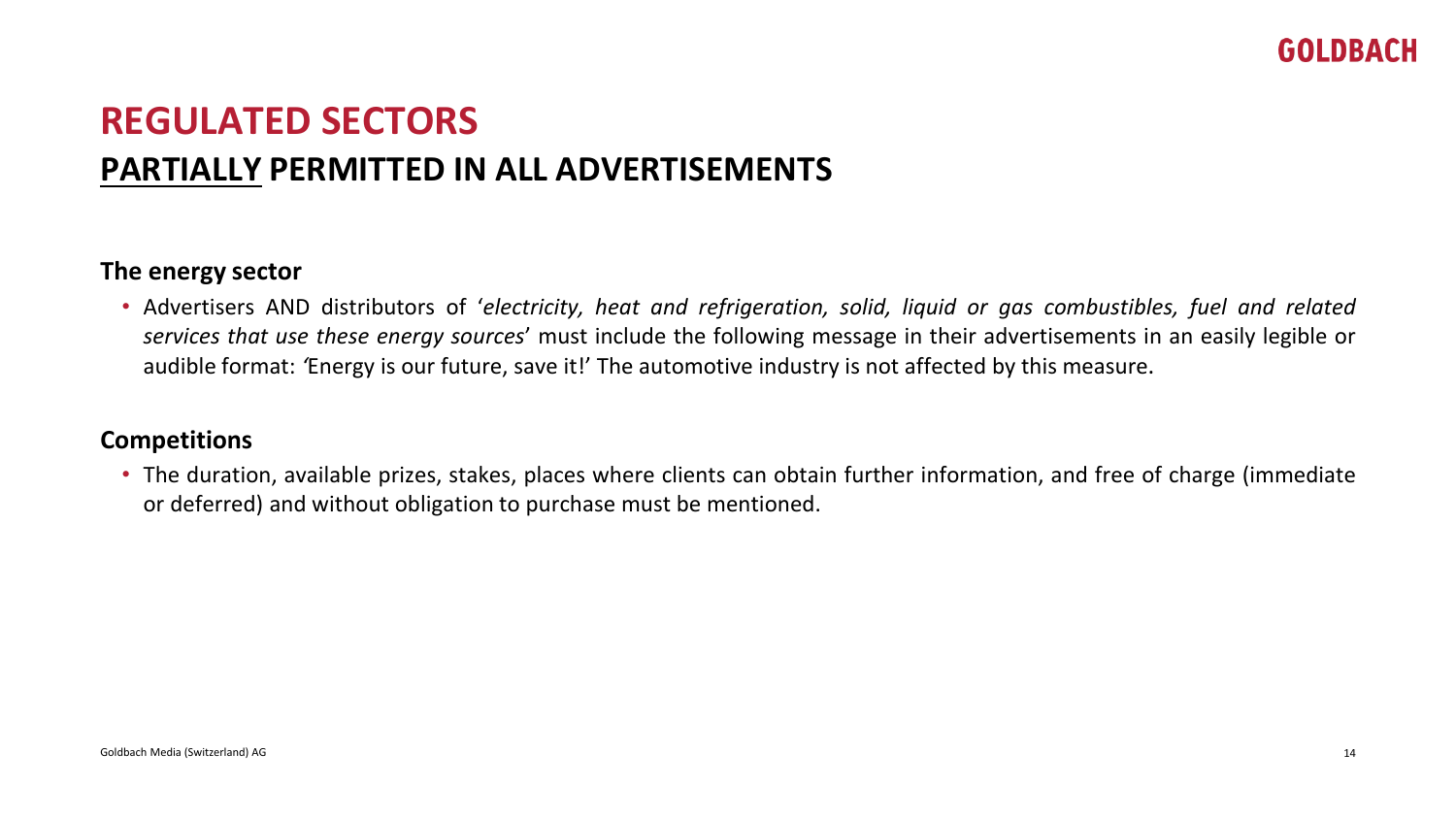#### **Gambling and games of chance**

- Advertisements for gambling and games of chance may not be broadcast during programmes aimed at minors, or during the 30 minutes before and after broadcast of these programmes.
- Advertisements for gambling and games of chance may not glamorise, trivialise or encourage excessive gambling.
- Not allowed without 18+ mention and without prevention (play responsibly,...)
- Not allowed to present the gain as easy or automatic

#### **Consumer credit (1/2)**

- All advertisements relating to consumer credit and featuring interest rates or figures linked to the cost of the credit must include the following information in a clear, precise and legible format.
- The borrowing rate and whether the rate is fixed, variable or adjustable except in hire purchase or leasing agreements with an option to buy – and information on all charges included in the total cost of the credit for the borrower.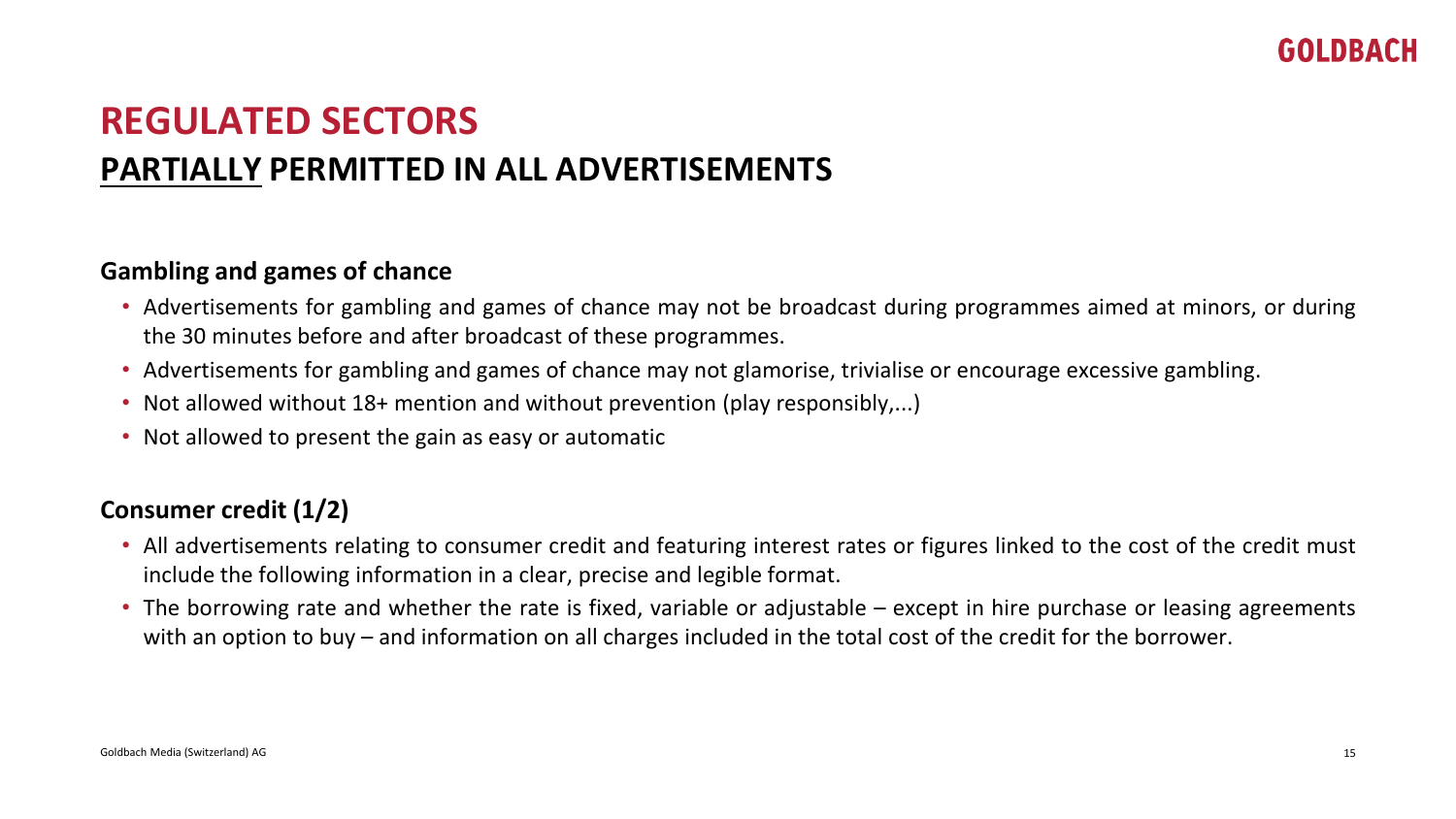#### **Consumer credit (2/2)**

- Total amount of the credit
- The effective annual percentage rate of charge, except for hire purchase or leasing agreements with an option to buy
- If necessary, the length of the credit contract
- In the case of a credit in the form of a payment term for goods or a service, the cash price and the amount of any down payment
- The total amount owed by the borrower and the instalment amount.
- The following message must also be included: 'Credit is a commitment and must be repaid. Make sure you are able to repay before committing to a credit.'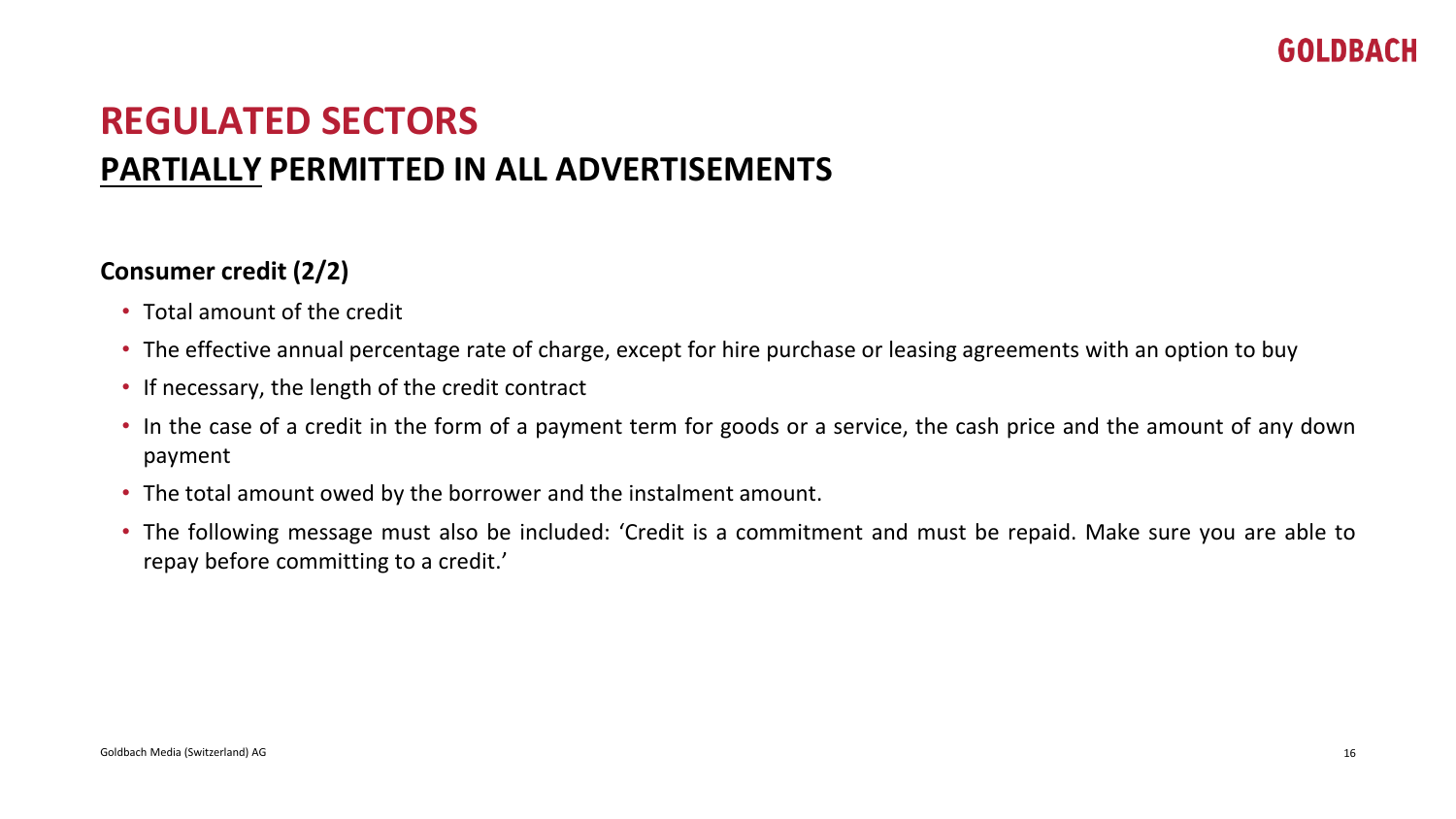#### **DVDs, videos, video games, telephone, SMS and telematics services, and internet sites (1/2)**

- The advertising message must not contain scenes likely to upset a younger audience, and the following points must be checked before broadcast:
- For videos, DVDs and video games unsuitable for **children under the age of 12**

→ Subtitle: *'this film (video game) is unsuitable for children under the age of 12*' May not be broadcast during children's programmes or 10 minutes before or after.

- For videos, DVDs, and video games unsuitable for **children under 16**
	- → Subtitle: *'this film (video game) is unsuitable for children under the age of 16*' Must be broadcast after 8:30 pm
- For video games without pornographic content that are unsuitable for **anyone under the age of 18**
	- $\rightarrow$  No pornographic content
- Subtitle: *'This video game is unsuitable for anyone under the age of 18*' Must be broadcast after 10:30 pm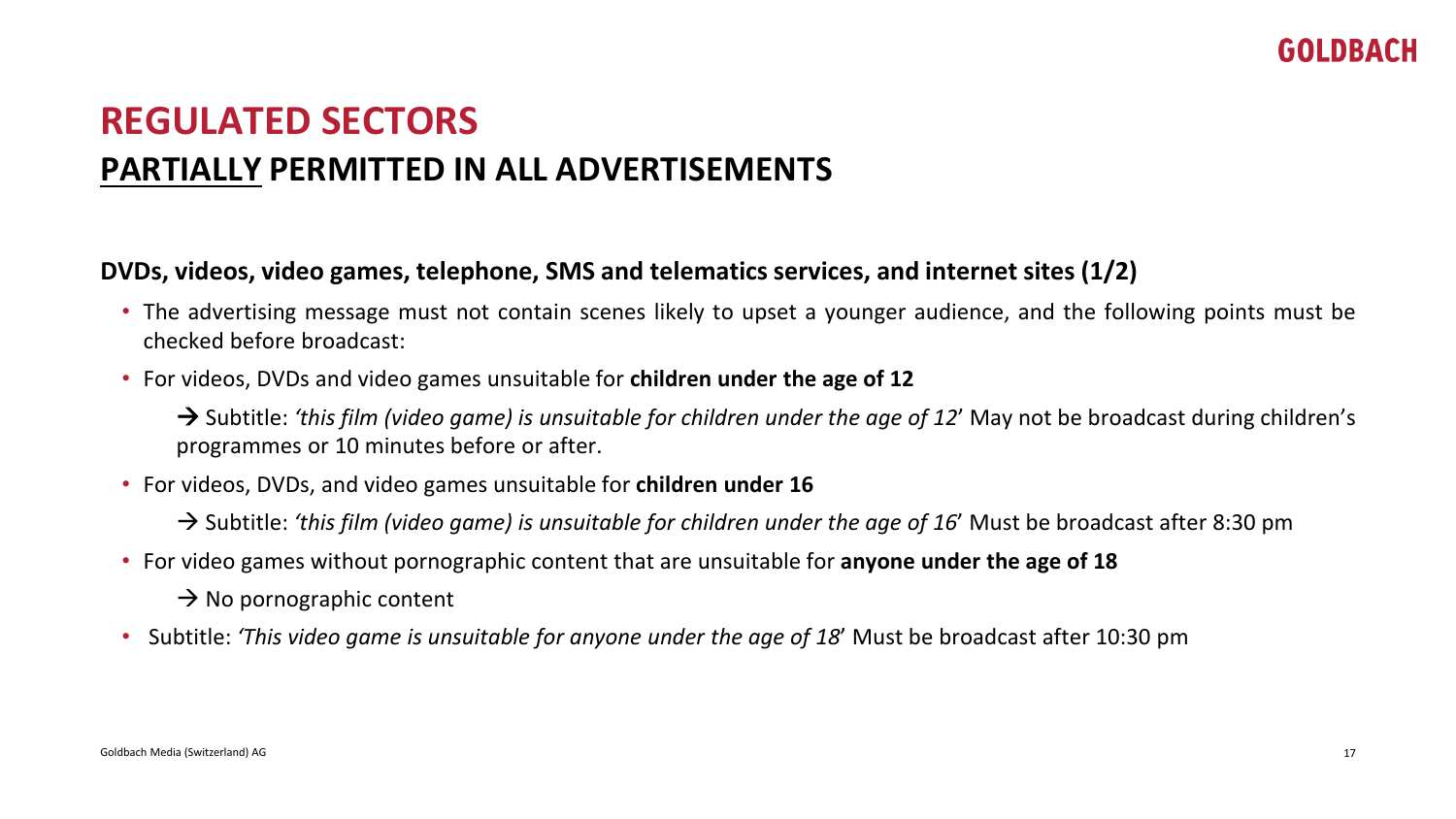#### **DVDs, videos, video games, telephone services, SMS, telematics and internet sites (2/2)**

- For videos and DVDs unsuitable for anyone under the age of 18, and for pornographic video games, telephone services, telematics and internet sites
- => May not be broadcast
- For (non-pornographic) telephone services, telematics and internet sites reserved for or aimed at adults, and SMS services that may exploit the inexperience or credulity of minors
- => May be broadcast only between midnight and 5 am

**Important**: The PEGI logo must be visible when video game images are being displayed

Please note: these rules may change in regard to W9 and 6ter. Please consult us for all broadcasts on W9 alone or on both **W9 and 6ter.**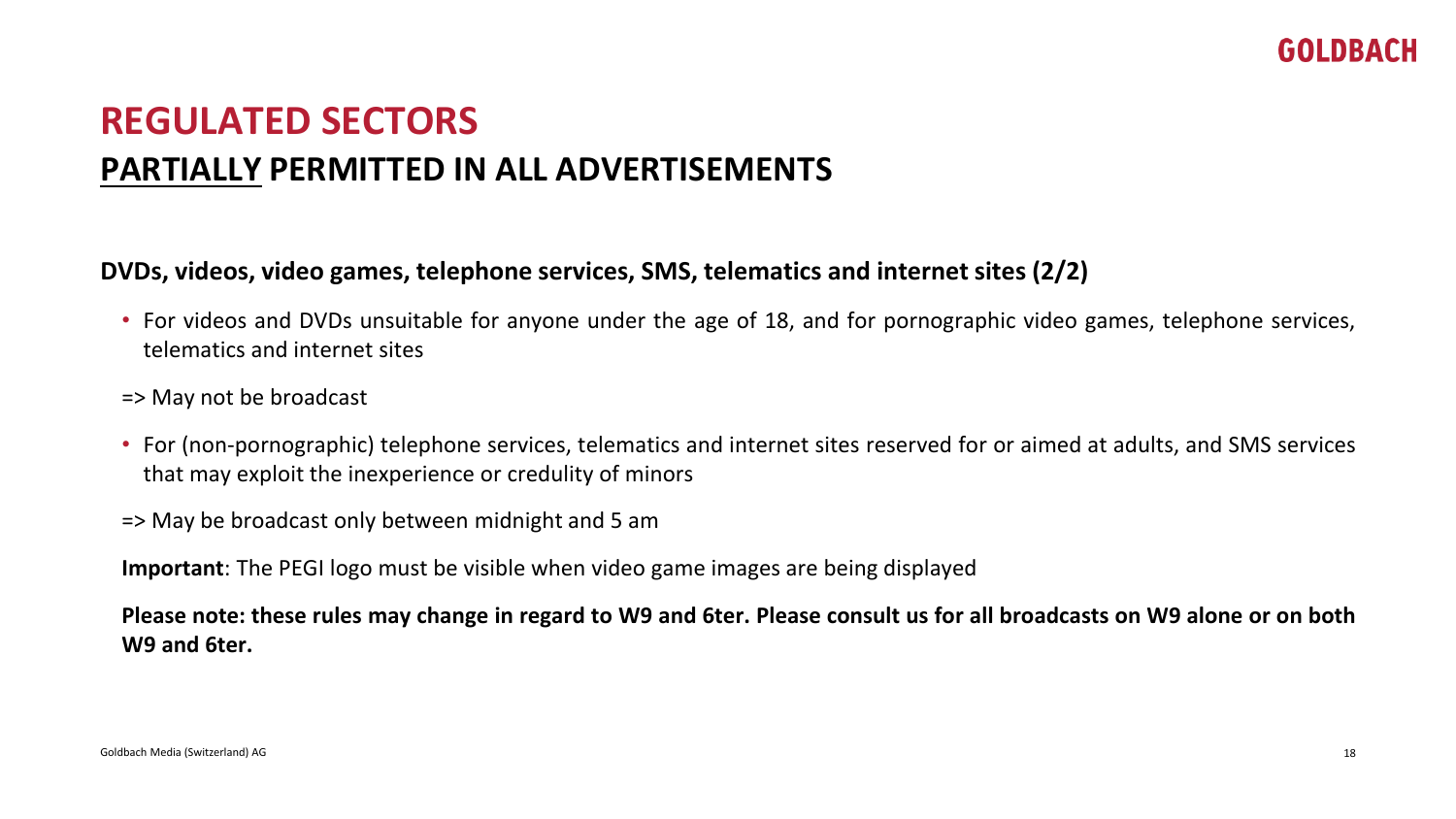#### **Nutrition**

Advertisements relating to the diet of infants and young children must include the following information:

- For processed cereal-based foods and food for babies and young children, it is possible to choose between the following messages: 'Teach your child not to snack between meals', '*Activity and play are indispensable to your child's development*'
- For follow-up nutrition (post-weaning baby food/baby food intended to supplement an infant's early nutrition), the following health-related information should be included: '*Apart from milk, water is the only essential drink*', '*Activity and play are indispensable to your child's development*'
- For dietary supplements (vitamins, etc.), the following message must be included with those mentioned above: '*Nutritional supplement to be consumed as part of a varied and balanced diet*'
- No scenes of eating in front of a screen shall be shown

**Important:** The above messages cannot be modified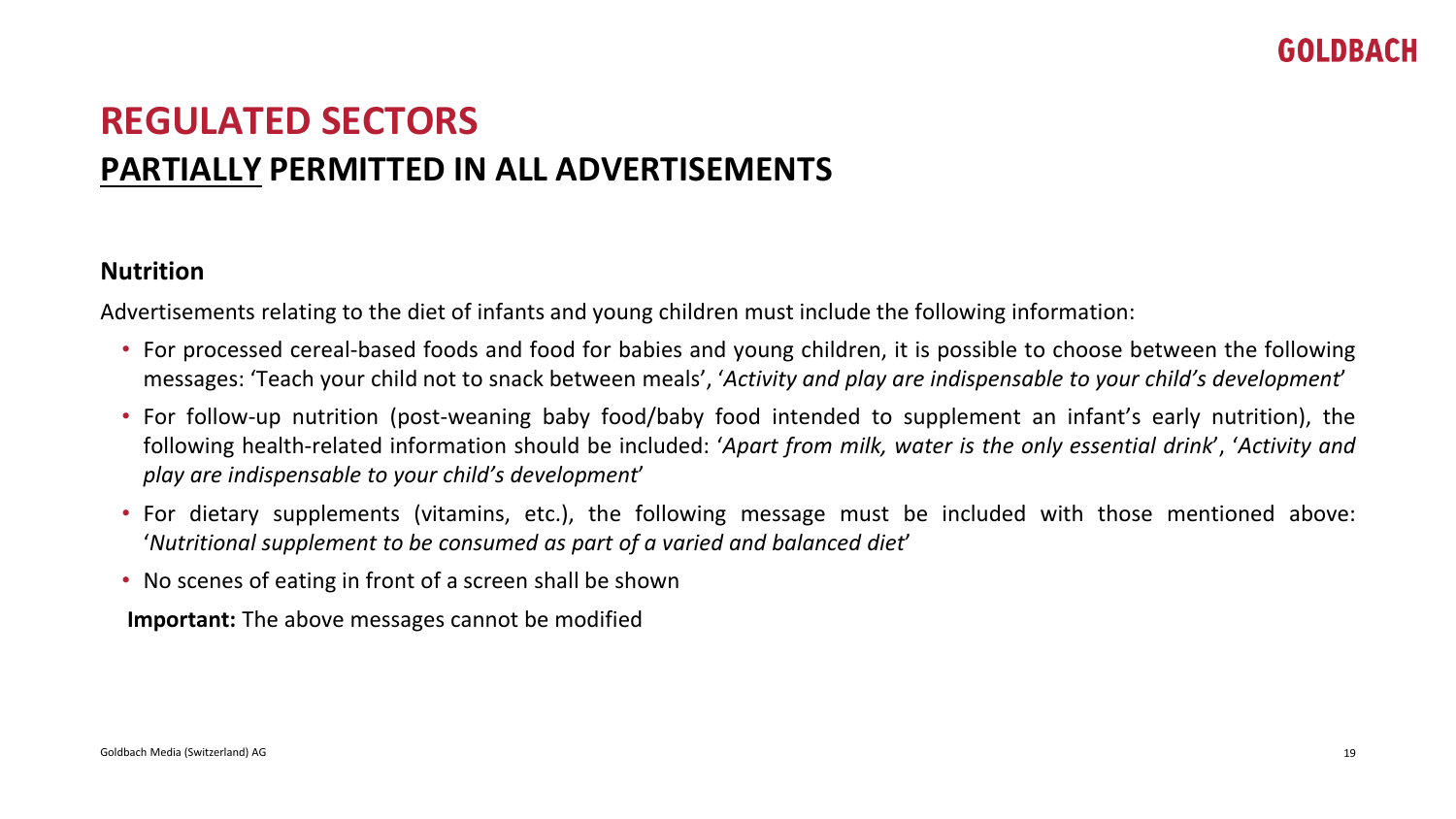#### **Automotive sector**

- Actions that breach the highway code (e.g. not wearing a safety belt, breaking the authorised speed limit, driving off road) are not permitted.
- The advertisement may not glamorise speeding.
- Leasing offers should include information on consumer credit.
- Scenes depicting nervous or aggressive drivers are not permitted.
- When fuel consumption or  $CO<sub>2</sub>$  emissions (e.g. pollution levels) are mentioned, information on  $CO<sub>2</sub>$  emission levels must be included.
- The displayed price must correspond to the car depicted.
- If specific options are not included in the price, the words 'not included' should feature.
- For purchase bonuses or special offers, the validity period of the offer must be displayed.
- Images must show driving taking place on marked roads.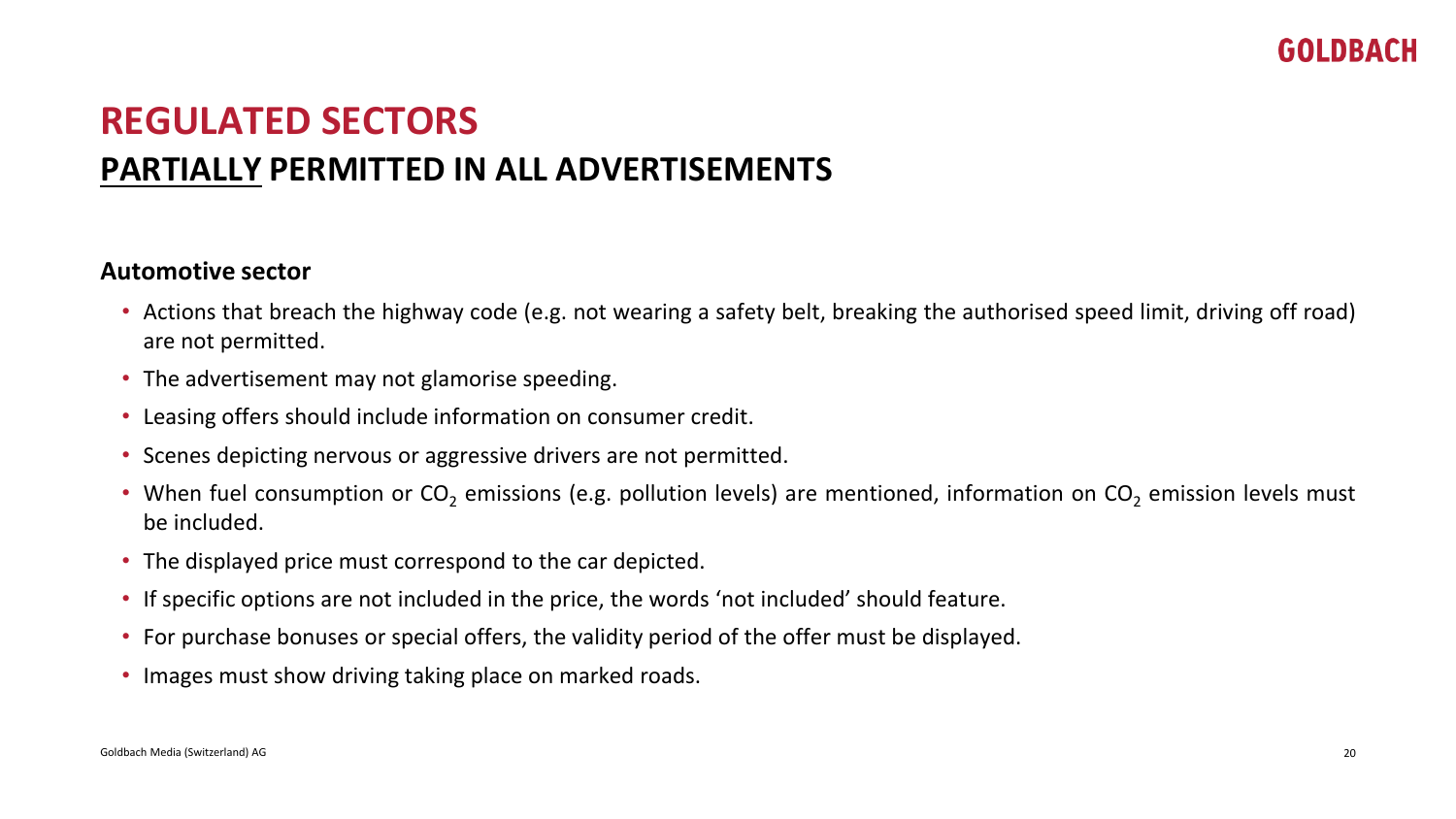

# **TV ADVERTISING FOR THE DISTRIBUTION SECTOR**

Goldbach Media (Switzerland) AG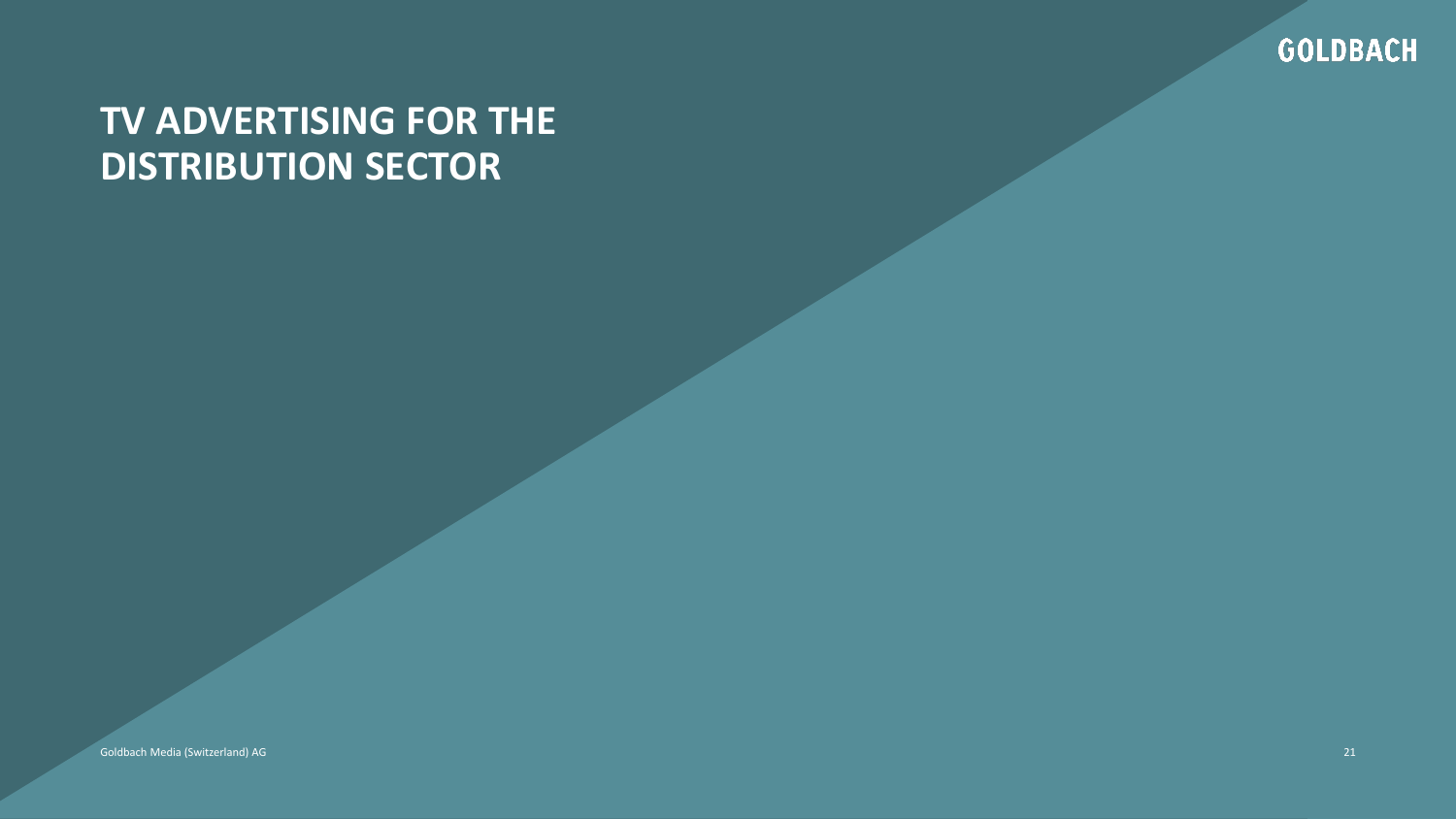# **TV ADVERTISING FRENCH REGULATION DECREE OF 27 MARCH 1992**

- Since 1 January 2004, the distribution sector has been allowed to advertise on cable and satellite television.
- Since 1 January 2007, the distribution sector has also been allowed to advertise on terrestrial television channels (M6, W9, 6ter and C8).
- It must do so under the conditions fixed in the 1992 decree.
- In France, the distributor's advertisement may not include information on the distributor's commercial promotion operations.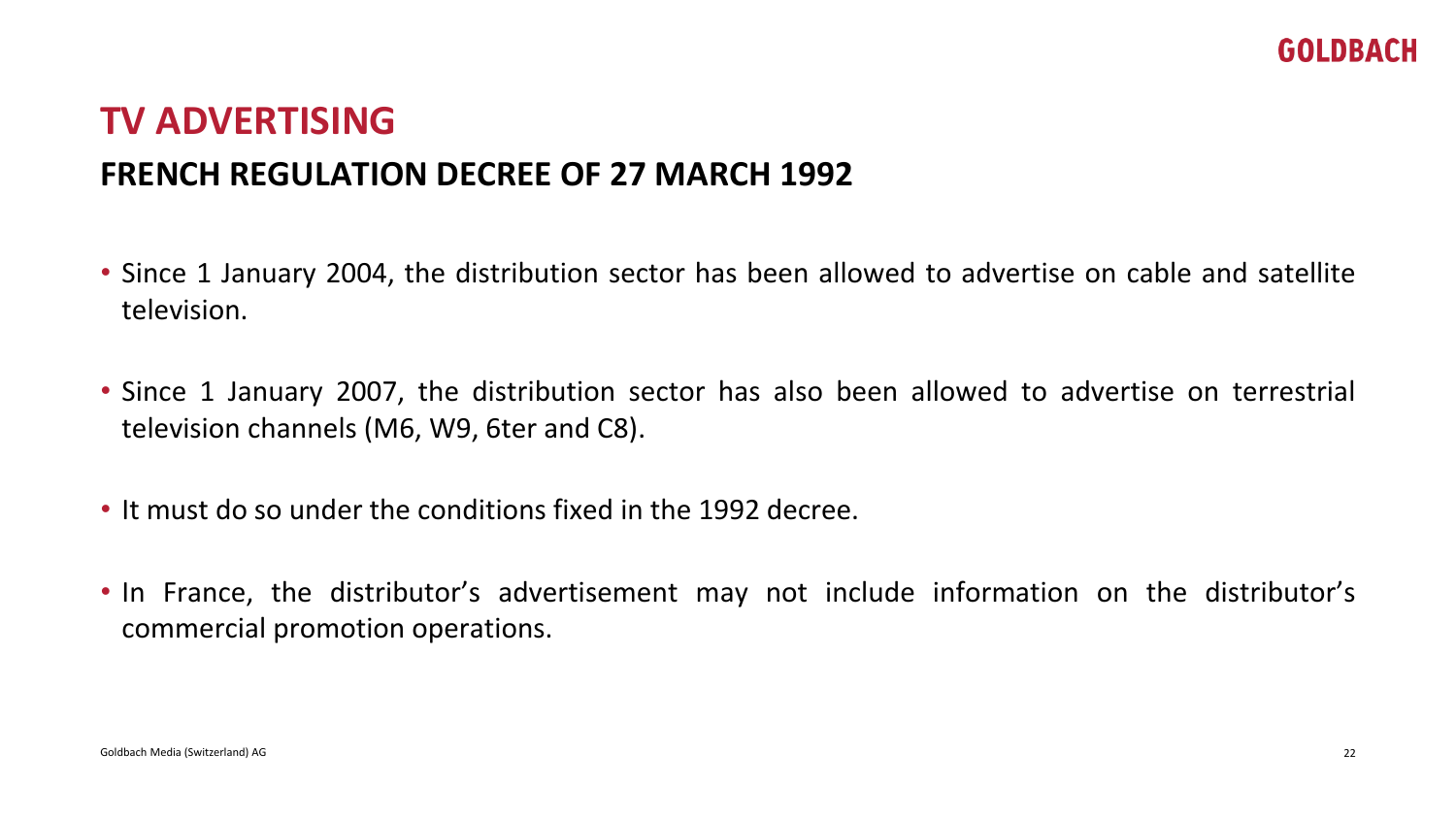# **CONDITIONS OF THE 1992 DECREE COMMERCIAL PROMOTION OPERATIONS: DEFINITION**

'A commercial promotion operation is defined as any product or service offer made to consumers, or the organisation of any event that is seasonal or occasional in nature, due to the duration of the offer, the advertised price and conditions of sale, the amount of stock available for sale, the nature, origin or specific qualities of products or services, or of ancillary products and services.'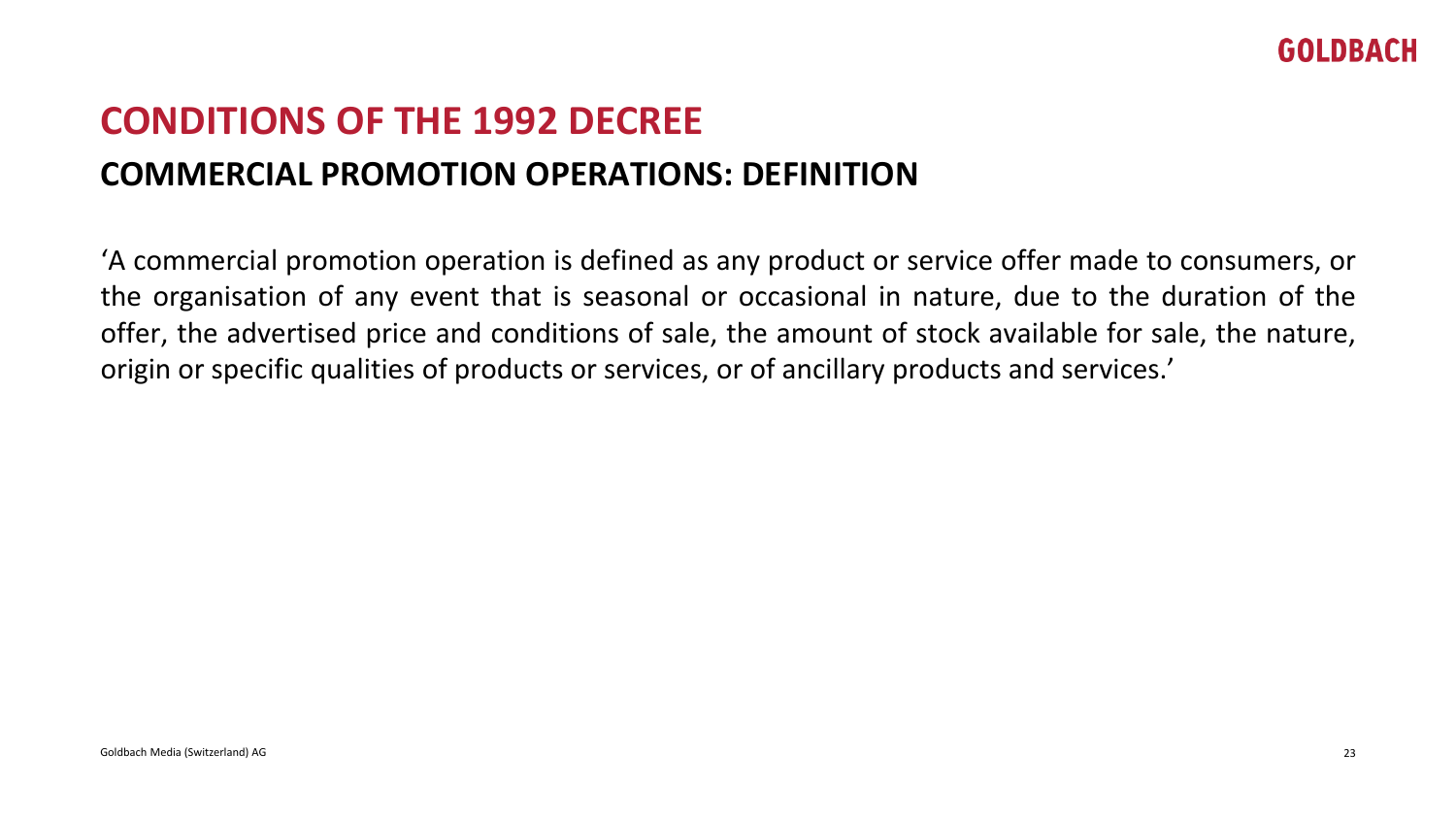### **WHAT IS PERMITTED IN SWITZERLAND**

- 1. This restriction relates to commercial promotion operations that take place entirely or partially on French national territory.
- 1. As such, the distribution sector may use television to advertise commercial promotion operations for a product or service that is not from a prohibited sector, as long as this promotion takes place primarily or exclusively in Switzerland.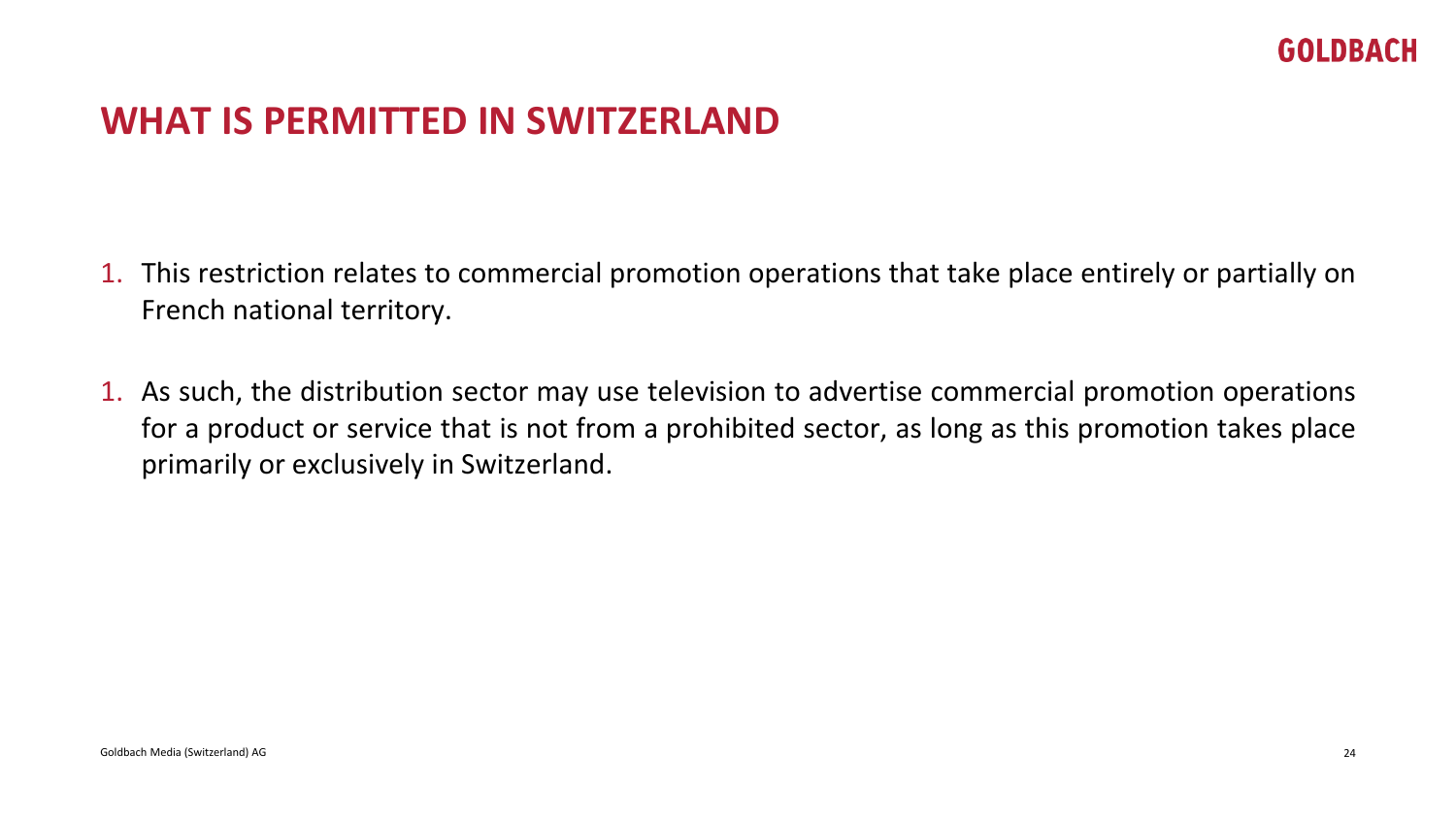### **OTHER ADVERTISING RESTRICTIONS**

- Depictions of dangerous driving (e.g. driving without a safety belt, hit-and-runs) are not allowed in advertisements.
- Unlawful conduct (e.g. theft) may not be depicted in advertisements.
- Advertising messages and slogans in a language other than French are not allowed in advertisements (subtitles are obligatory, except in slogans according to the ARPP's interpretation).
- Pharmacies are not allowed to advertise on television. Exception: shops/parapharmacies that do not sell medicines, but care and hygiene products without a medical prescription.
- No child under the age of 14 may be shown in a TV commercial with a device connected to the Internet (mobile, tablet).

#### $\rightarrow$  Please send the advertisement well in advance, so that we can determine whether it can be submitted for **broadcast.**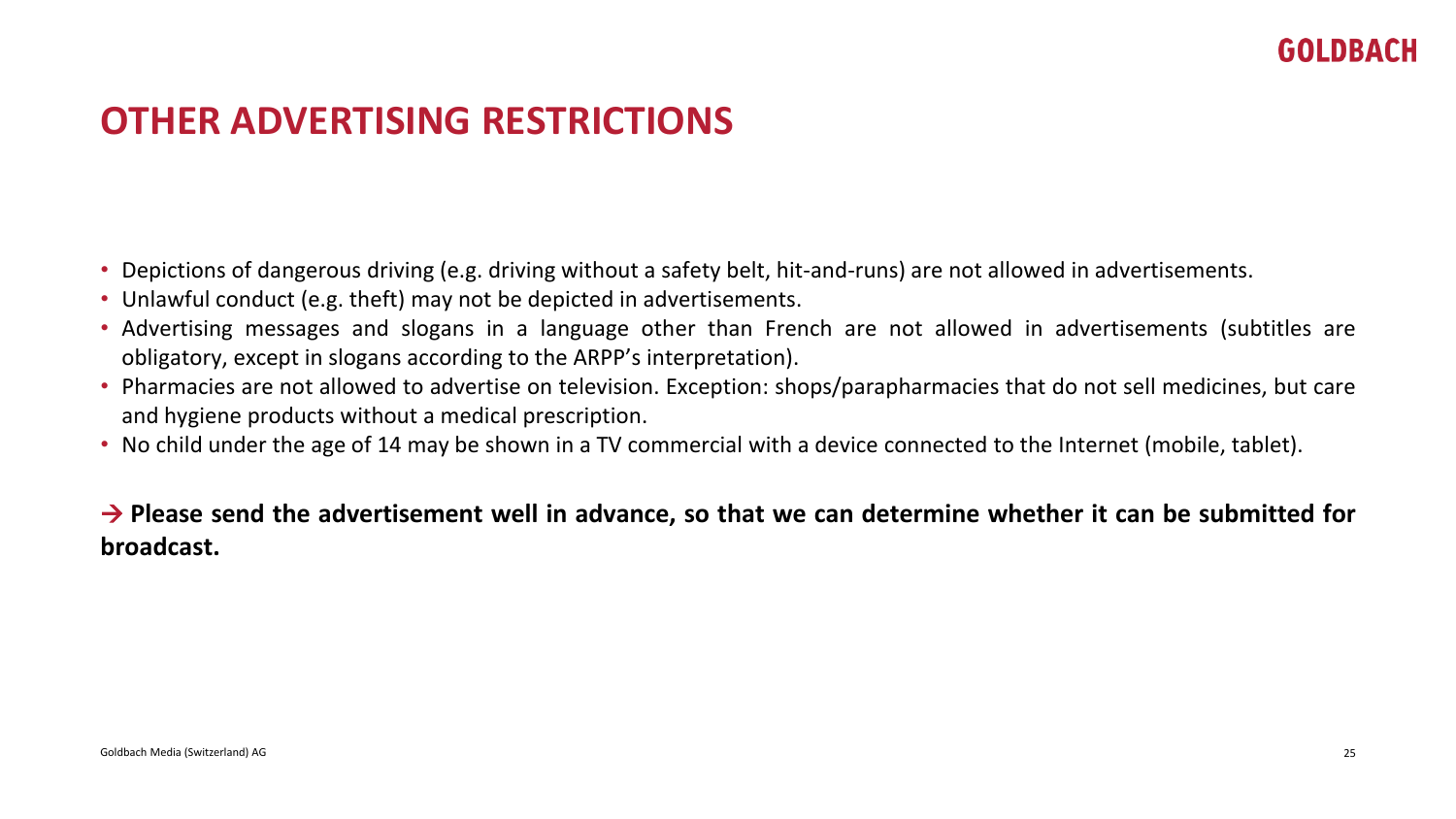

# **USEFUL INFORMATION AND LINKS**

Goldbach Media (Switzerland) AG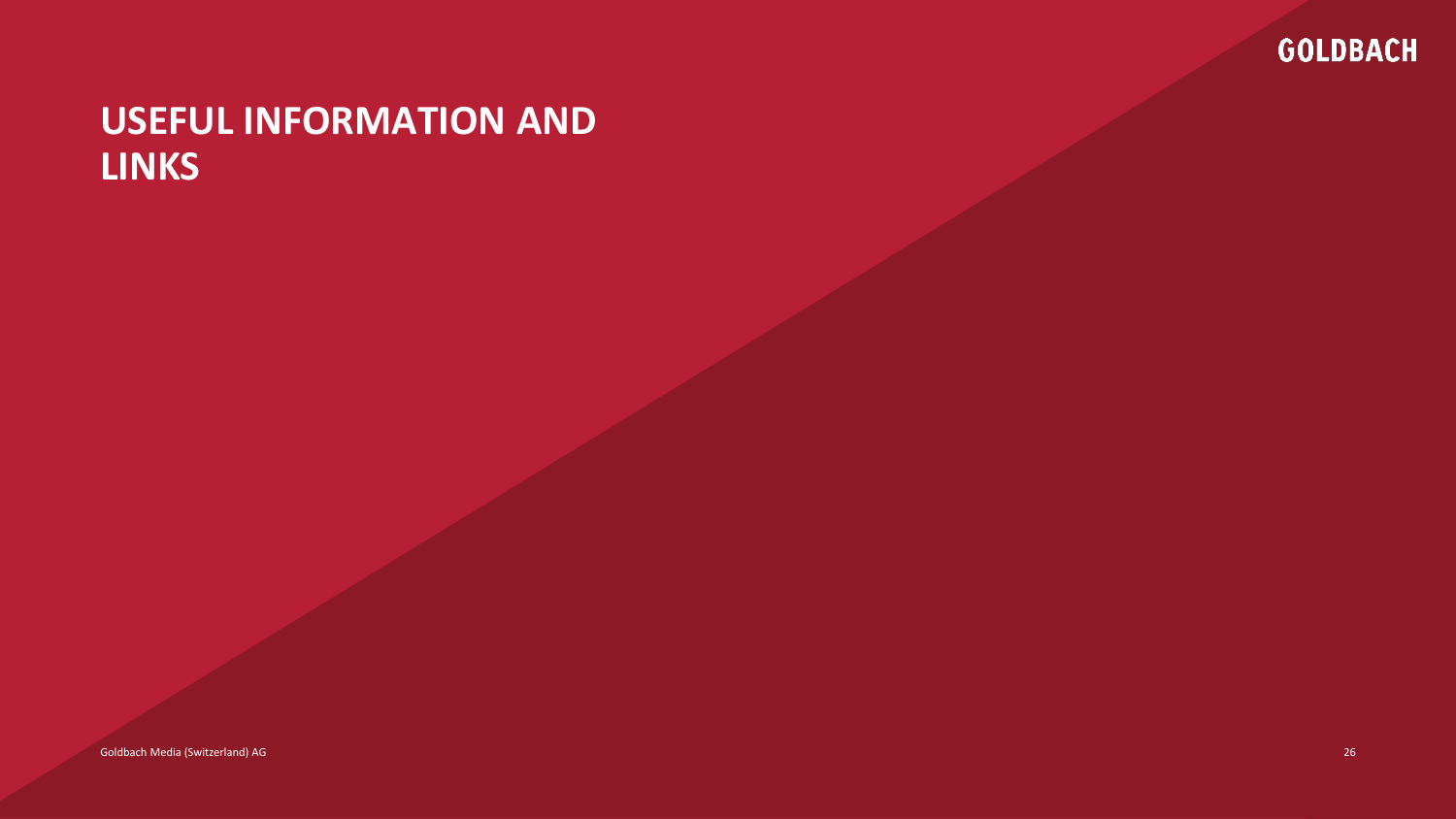# **CONTACT**

If you have any doubts relating to advertising restrictions, please contact our Agency Managers before starting production on an advertisement. You can also contact the ARPP (Autorité de la Régulation Professionnelle de la Publicité) directly for an appraisal of your advertising plans. As a Swiss client, you are also entitled to use this service.

The ARPP charges for its consulting services.

**ARPP - Autorité de Régulation Professionnelle de la Publicité 23, rue Auguste Vacquerie 75116 Paris, France Tel: +33 (0)1 40 15 15 40 Fax: +33 (0)1 40 15 15 41 Email: [contact@arpp.org](mailto:contact@arpp.org) – [www.arpp.org](http://www.arpp.org/)**

**Please note: This document serves only to provide non-contractual information regarding French legislation requirements. The advertiser remains entirely responsible for the advertisement's compliance with French and Swiss legislation (see General Conditions).**